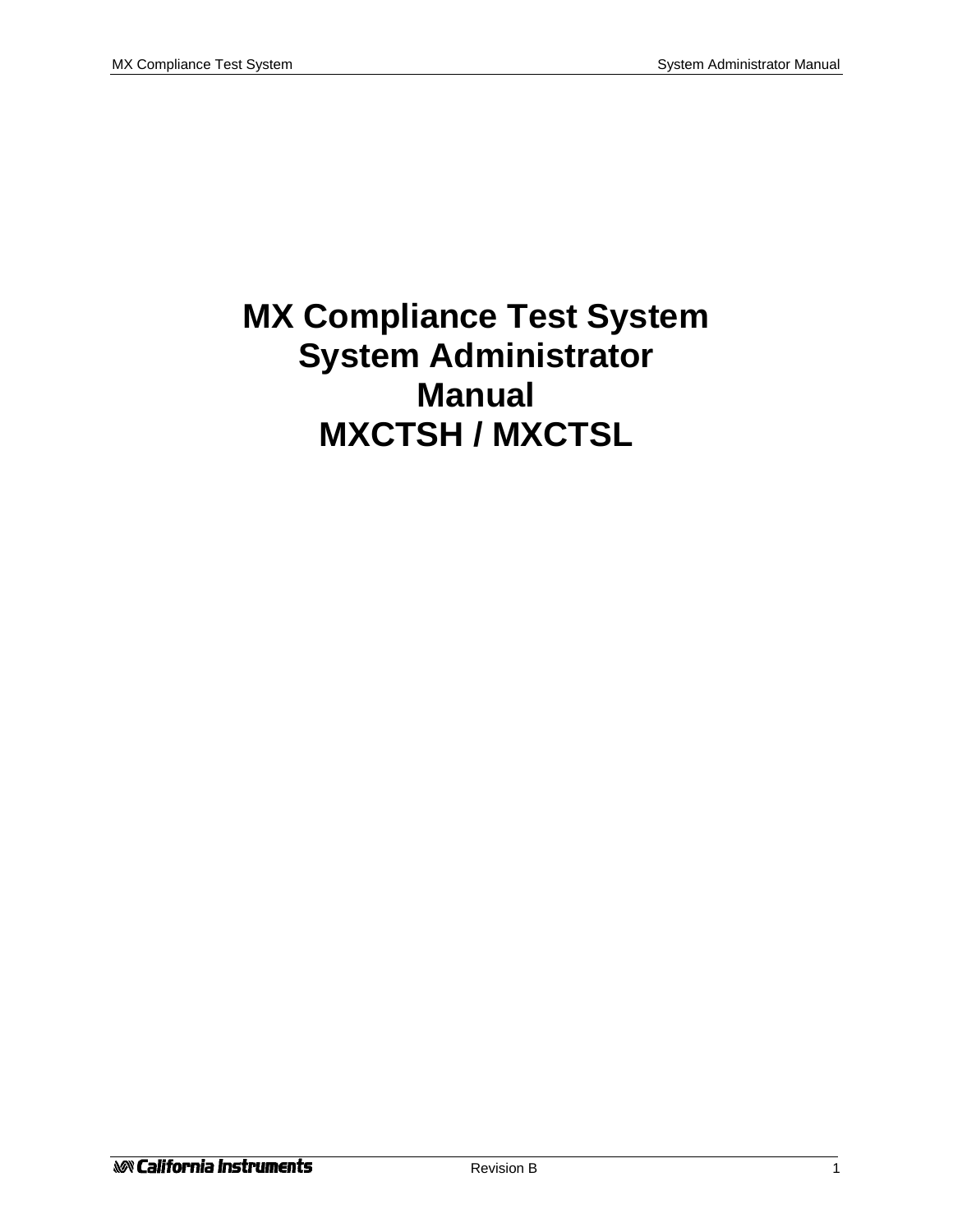

**These power system components contain high voltage and current circuits that are potentially lethal. The following safety guidelines must be followed when operating or servicing this equipment. These guidelines are not a substitute for vigilance and common sense. California Instruments assumes no liability for the customer's failure to comply with these requirements.** 

#### **APPLYING POWER AND GROUNDING**

**Verify the correct voltage is applied to the equipment. Verify that the input power to the PACS-3-75 unit is plugged into a properly grounded utility outlet.** 

#### **FUSES**

Use only fuses of the specified current, voltage, and protection speed.

Do not short out the fuse holder or use a repaired fuse.

The PACS-3-75 unit uses a North-American ferrule type input fuse rated at 0.5A and 250Volts. (Fast Acting)

#### **DO NOT OPERATE IN A VOLATILE ATMOSPHERE**

Do not operate the system in the presence of flammable gases or fumes.

#### **DO NOT TOUCH ENERGIZED CIRCUITS**

Disconnect power cables before servicing this equipment. Even with the power cable disconnected, high voltage can still exist on some circuits. Discharge these voltages before servicing. Only qualified service personnel may remove covers, replace components or make adjustments.

#### **DO NOT SERVICE ALONE**

Do not remove covers, replace components, or make adjustments unless another person, who can administer first aid, is present.

#### **DO NOT EXCEED INPUT RATINGS**

Do not exceed the rated input voltage or frequency. Additional hazards may be introduced because of component failure or improper operation.

#### **DO NOT MODIFY INSTRUMENT OR SUBSTITUTE PARTS**

Do not modify these instruments or substitute parts. Additional hazards may be introduced because of component failure or improper operation.

#### **MOVING THE POWER SOURCE**

When moving the power source, observe the following:

- 1. Remove all AC power to system components.
- 2. Use two people to prevent injury.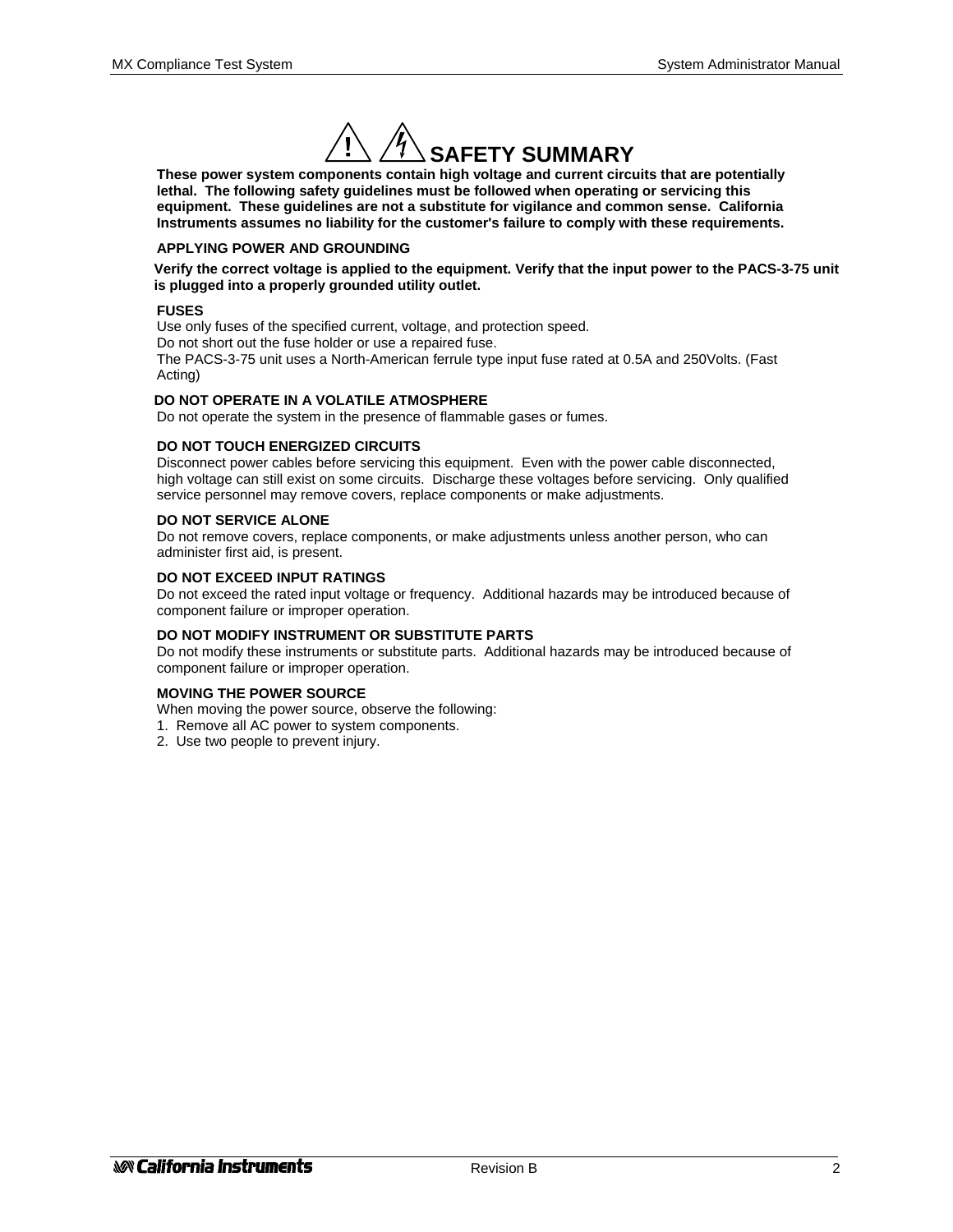### **CTSMXH / CTSMXL Software License**

Your Compliance Test System (MXCTS) was shipped with one copy of the CTSMXH software, CTSMXL software or both. This software - model number CIC 651 and CIC652 respectively - is owned by California Instruments and is protected by United States copyright laws and international treaty provisions. Therefore, you must treat the software like any other copyrighted material.

#### **Software Revisions**

Revision codes in the Help About screen of the CTSMXH / CTSMXL software indicate the current revision. Minor changes to the software such as bug fixes usually do not require a change to the manual. Therefore, the revision number of the software you received with the MXCTS system may be higher than the software revision number shown below. In this case, the information in the manual still applies.

Software changes that require a manual change will be accompanied either by a new edition of the manual or an errata sheet documenting the changes.

This manual applies to software revision 1.4.0.2 or higher.

#### **Printing History**

The manual printing date indicates the current edition. The printing date changes with each new edition or update. Update packets or change sheets may be issued between editions to correct or add information. Minor corrections incorporated at reprint do not cause a new edition.

August 2006 First Edition, Revision B

#### **Trademarks**

Windows 98™, Windows 2000™, Windows XP™, MS Word™, and MS Excel™ are registered trademarks of Microsoft Corporation.

#### **Contacting California Instruments**

To contact California Instruments, use any of the communication channels listed here:

| Mail:     | California Instruments<br>9689 Towne Centre Drive<br>San Diego, CA 92121-1964<br>USA |                                         |
|-----------|--------------------------------------------------------------------------------------|-----------------------------------------|
|           |                                                                                      |                                         |
| Phone:    | 858 677 9040                                                                         | 7:00 AM - 4:00 PM Pacific Standard Time |
|           | Voice Mail 24 hours                                                                  |                                         |
| Fax:      | 858 677-0940                                                                         |                                         |
| Email:    | support@calinst.com                                                                  |                                         |
| Web site: | www.calinst.com                                                                      |                                         |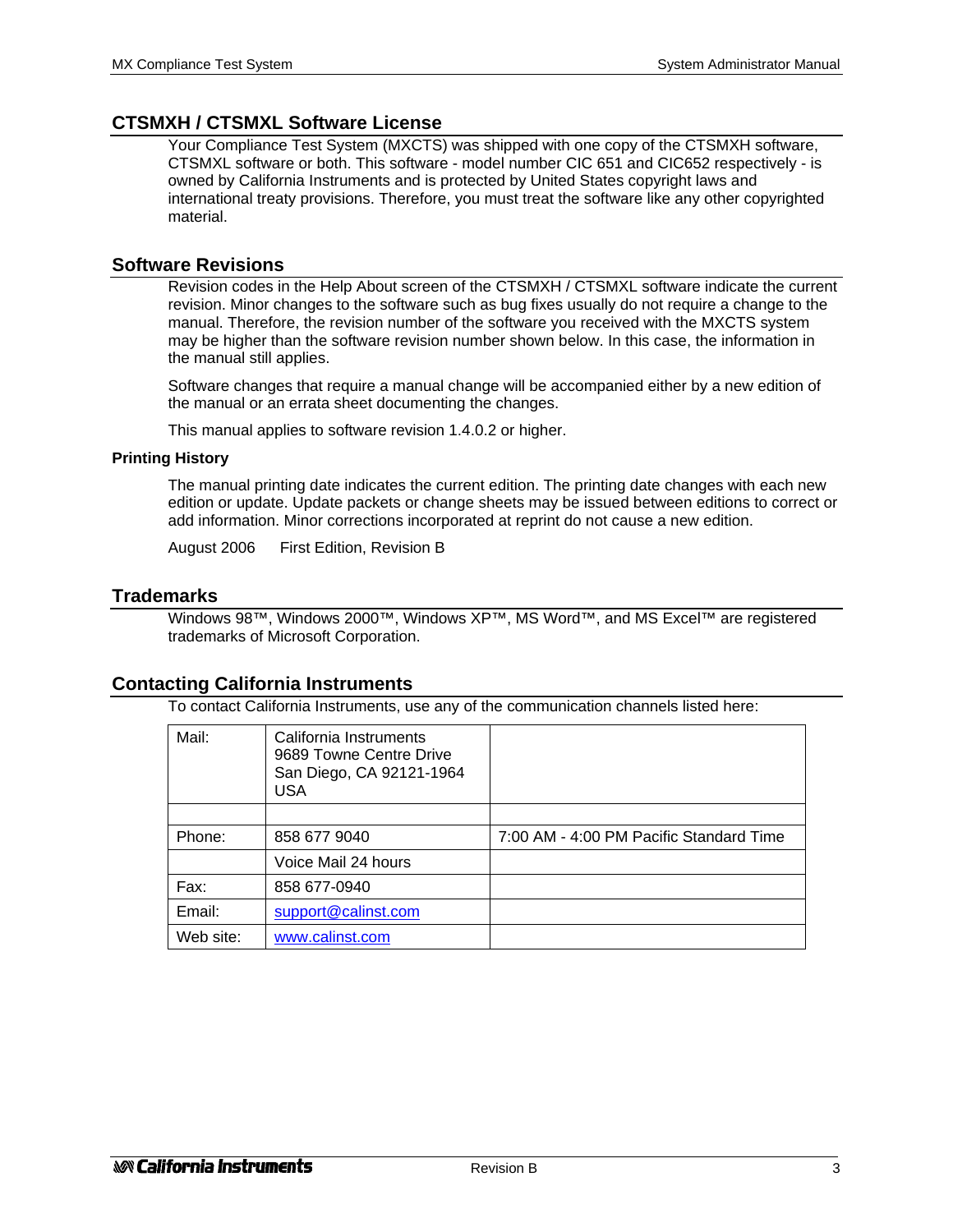## **ONE YEAR WARRANTY**

CALIFORNIA INSTRUMENTS CORPORATION warrants each instrument manufactured by them to be free from defects in material and workmanship for a period of one year from the date of shipment to the original purchaser. Excepted from this warranty are fuses and batteries that carry the warranty of their original manufacturer where applicable. CALIFORNIA INSTRUMENTS will service, replace, or adjust any defective part or parts, free of charge, when the instrument is returned freight prepaid, and when examination reveals that the fault has not occurred because of misuse, abnormal conditions of operation, user modification, or attempted user repair. Equipment repaired beyond the effective date of warranty or when abnormal usage has occurred will be charged at applicable rates. CALIFORNIA INSTRUMENTS will submit an estimate for such charges before commencing repair, if so requested.

#### PROCEDURE FOR SERVICE

If a fault develops, notify CALIFORNIA INSTRUMENTS or its local representative, giving full details of the difficulty, including the model number and serial number. On receipt of this information, service information or a Return Material Authorization (RMA) number will be given. Add RMA number to shipping label. Pack instrument carefully to prevent transportation damage, affix label to shipping container, and ship freight prepaid to the factory. CALIFORNIA INSTRUMENTS shall not be responsible for repair of damage due to improper handling or packing. Instruments returned without RMA No. or freight collect will be refused. Instruments repaired under Warranty will be returned by prepaid surface freight. Instruments repaired outside the Warranty period will be returned freight collect, F.O.B. CALIFORNIA INSTRUMENTS 9689 Towne Centre Drive, San Diego, CA 92121-1964. If requested, an estimate of repair charges will be made before work begins on repairs not covered by the Warranty.

## **DAMAGE IN TRANSIT**

The instrument should be tested when it is received. If it fails to operate properly, or is damaged in any way, a claim should be filed immediately with the carrier. A full report of the damage should be obtained by the claim agent, and a copy of this report should be forwarded to us. CALIFORNIA INSTRUMENTS will prepare an estimate of repair cost and repair the instrument when authorized by the claim agent. Please include model number and serial number when referring to the instrument.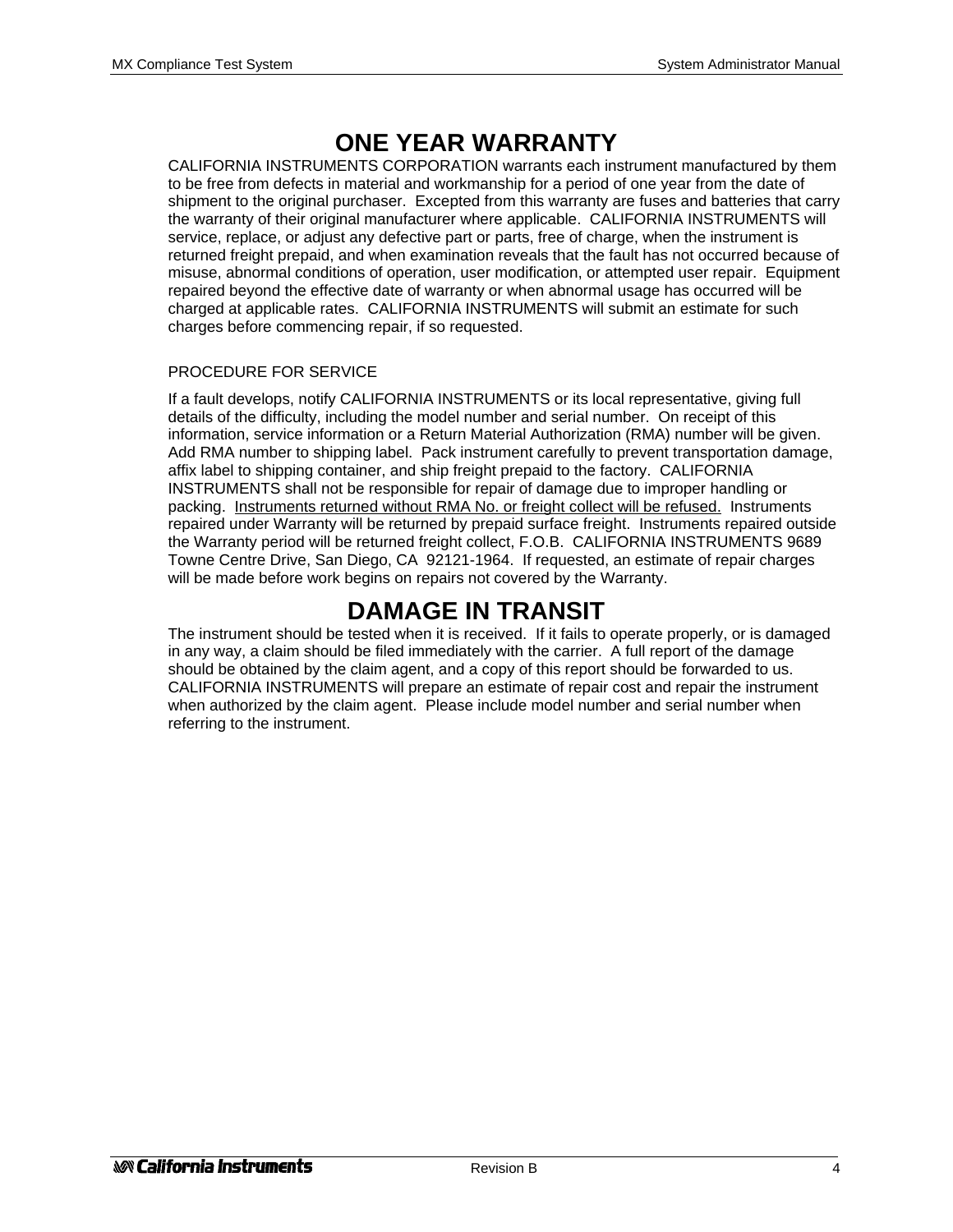## **LIMITATION OF WARRANTY**

California Instruments believes the information contained in this manual is accurate. This document has been carefully reviewed for technical accuracy. In the event that technical or typographical errors exist, California Instruments reserves the right to make changes to subsequent editions of this document without prior notice to holders of this edition. The reader should consult California Instruments if errors are suspected. In no event shall California Instruments be liable for any damages arising out of or related to this document or the information contained in it.

CALIFORNIA INSTRUMENTS PROVIDES NO WARRANTIES, EXPRESS OR IMPLIED, AND SPECIFICALLY DISCLAIMS ANY WARRANTY OF MERCHANTABILITY OR FITNESS FOR A PARTICULAR PURPOSE OF THIS SOFTWARE AND DOCUMENTATION. CALIFORNIA INSTRUMENTS WILL NOT BE LIABLE FOR DAMAGES RESULTING FROM LOSS OF DATA, PROFITS, USE OF PRODUCTS, OR INCIDENTAL OR CONSEQUENTIAL DAMAGES, EVEN IF ADVISED OF THE POSSIBILITY THEREOF.

This limitation of liability of California Instruments will apply regardless of the form of action, whether in contract or tort, including negligence. The warranty provided herein does not cover damages, defects, malfunctions, or service failures caused by owner's failure to follow California Instruments' installation, operation, or maintenance instructions; owner's modification of the product; owner's abuse, misuse, or negligent acts; and power failures, surges, fire, flood, accident, actions of third parties, or other events outside reasonable control.

SOME STATES DO NOT ALLOW LIMITATIONS ON THE LENGTH OF AN IMPLIED WARRANTY OR THE EXCLUSION OR LIMITATION OF INCIDENTAL OR CONSEQUENTIAL DAMAGES, SO THE ABOVE LIMITATION OR EXCLUSIONS MAY NOT APPLY TO YOU. THIS WARRANTY GIVES YOU SPECIFIC LEGAL RIGHTS, AND YOU MAY ALSO HAVE OTHER RIGHTS WHICH VARY FROM STATE TO STATE.

If any part of this Agreement shall be determined by a court to be invalid, illegal or unenforceable, the remaining provisions shall in no way be affected or impaired thereby.

GOVERNING LAW. This Agreement and Limited Warranty are governed by the laws of the state of California without regard to conflict of law provisions.

INSTALLATION AND / OR USE OF THIS PROGRAM CONSTITUTES ACCEPTANCE OF THESE TERMS AND RESTRICTIONS BY THE USER.

## **© 1997 - 2006 COPYRIGHT**

Under the copyright laws, this publication may not be reproduced or transmitted in any form, electronic or mechanical, including photocopying, recording, storing in an information retrieval system, or translating, in whole or in part, without the prior written consent of California Instruments Corporation. California Instruments Corporation, © 1997 - 2006

## **Warning regarding Medical and Clinical use of California Instruments products.**

California Instruments products are not designed with components and testing intended to ensure a level of reliability suitable for use in the treatment and diagnosis of human beings. California Instruments products are NOT intended to be used to monitor or safeguard human health and safety in medical or clinical treatment and California Instruments assumes no responsibility for this type of use of its products or software.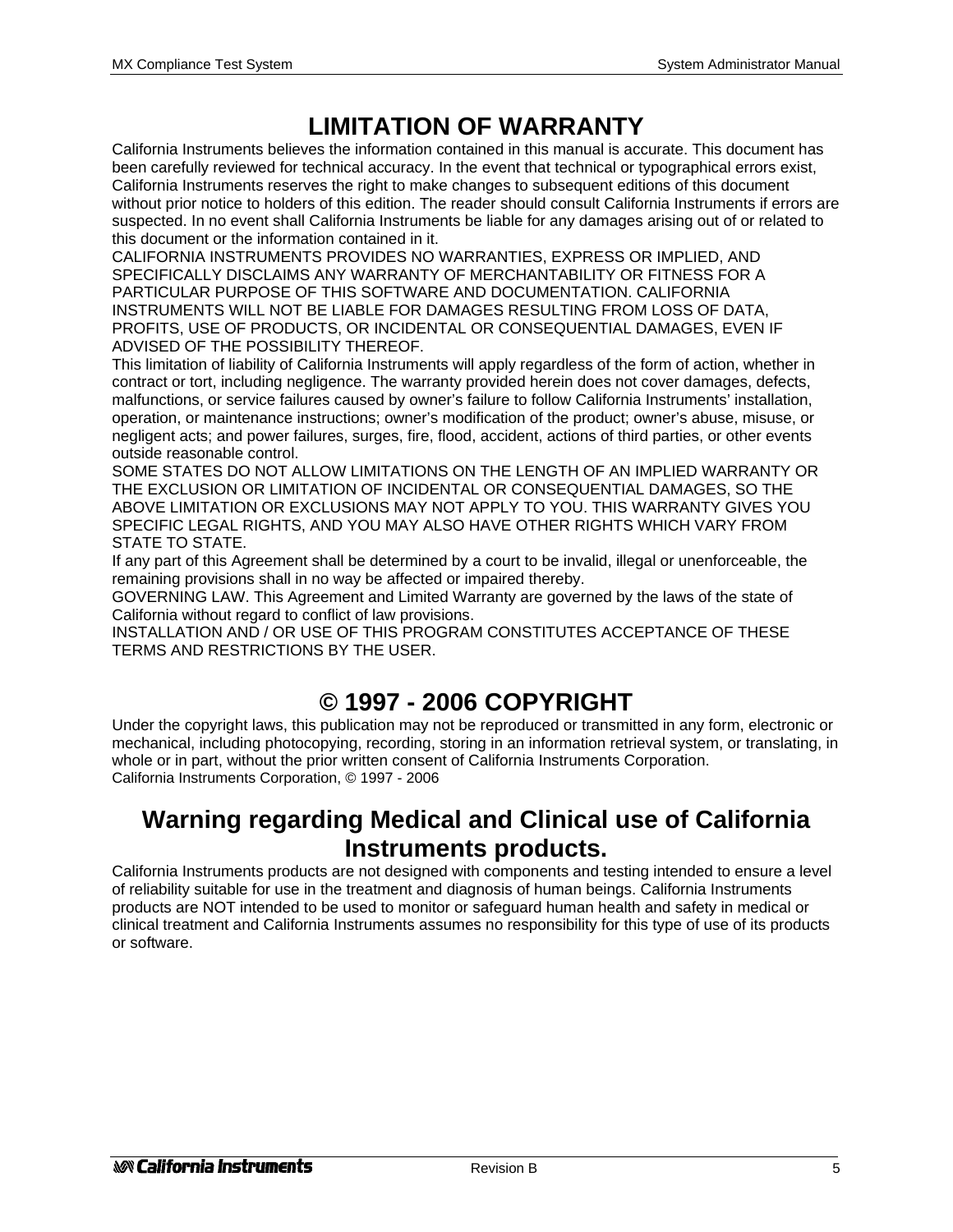## **Table of Contents**

| 1            |                                        |  |
|--------------|----------------------------------------|--|
| $\mathbf{2}$ |                                        |  |
|              | 2.1<br>2.2<br>2.3<br>2.4<br>2.5<br>2.6 |  |
| 3            |                                        |  |
|              | 3.1<br>3.2<br>3.3<br>3.4<br>3.5        |  |
| 4            |                                        |  |
|              | 4.1<br>4.2<br>4.3<br>4.4<br>4.5        |  |

## **Table of Tables**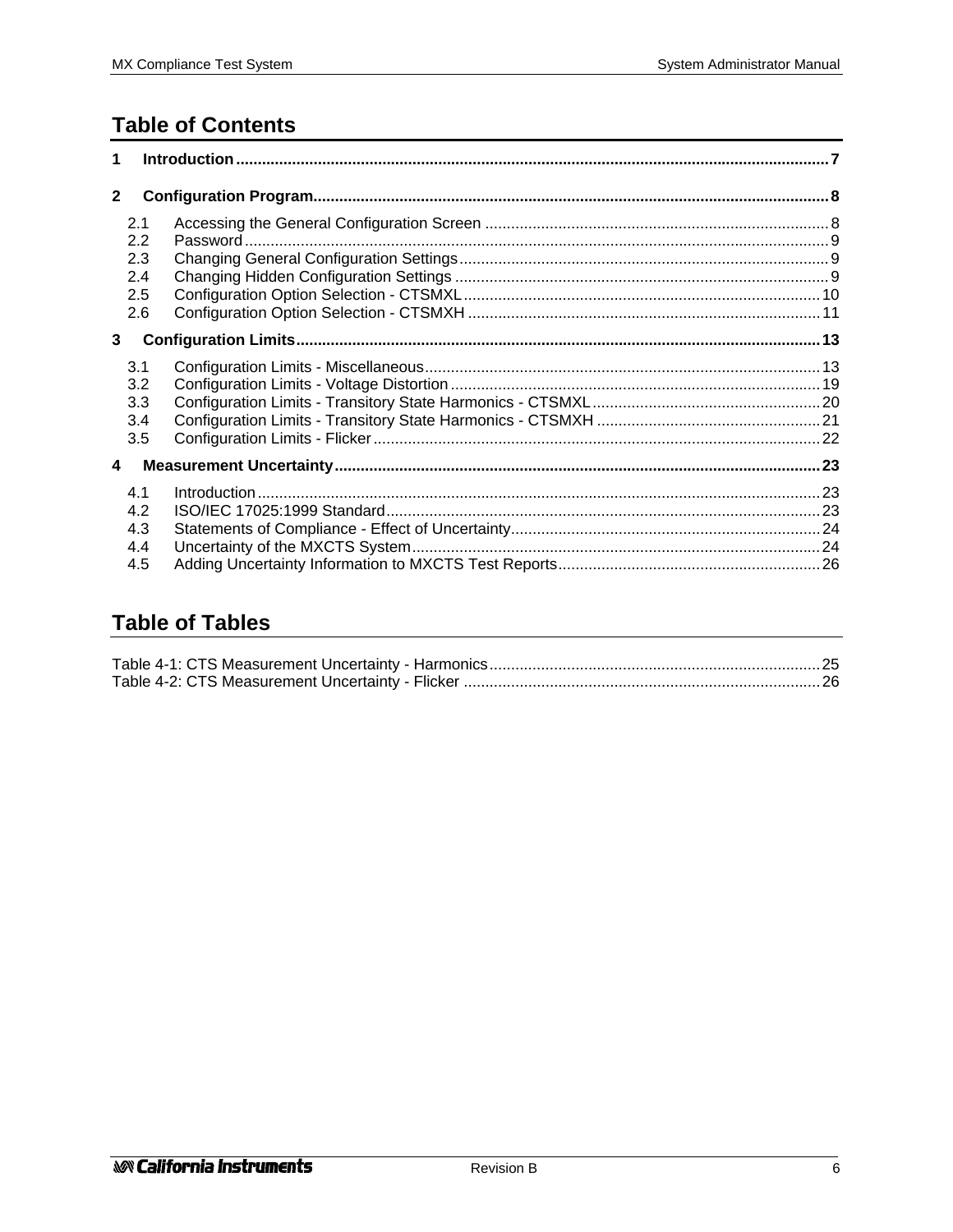### <span id="page-6-0"></span>**1 Introduction**

This manual is intended for the system administrator of the MX45-3Pi-CTSH and MX45-3Pi-CTSL compliance test systems. Several aspects of the CTSMXH/L software operation can be set using the configuration module. This includes IEC test limits, modes of operation, feature selection etc. These settings are password protected to ensure that no changes by unauthorized personnel are made. As a system administrator however, you have the option of changing any aspect of the MXCTS configuration.

Note that doing so may invalidate the compliance to existing IEC test standards. The MXCTS system is shipped with all parameters set to comply with prevailing IEC standards at the time of shipment. Making changes to any of these password-protected features is done solely at your own risk.

The following aspects of the CTSMXH/L software operation can be changed using the Ctsmxl\_config.exe or the Ctsmxh\_config.exe program:

- EN/IEC Harmonics Limits for class A, B, C and D. (CTSMXL only)
- EN/IEC Harmonics Limits for Stage 1 and Stage 2 connections. (CTSMXH only)
- EN/IEC Flicker transfer function for 50 Hz and 60 Hz flicker operation
- EN/IEC Flicker test limits for Pst, dc, dt and dmax
- Source voltage distortion limits for IEC harmonics test
- Miscellaneous parameters

All parameters and settings are stored in the test\_summary.mdb database located in the database subdirectory. The CTSMXL and CTSMXH programs each maintain there own database in their own sub directories. These databases are NOT interchangeable. Changes are time stamped and the user name is logged with the changes for audit purposes. Do not attempt to edit this database in any other way than using the supplied Ctsmxl\_config.exe or Ctsmxh\_config.exe programs. If this database gets corrupted, the main CTSMXH/L program will not function.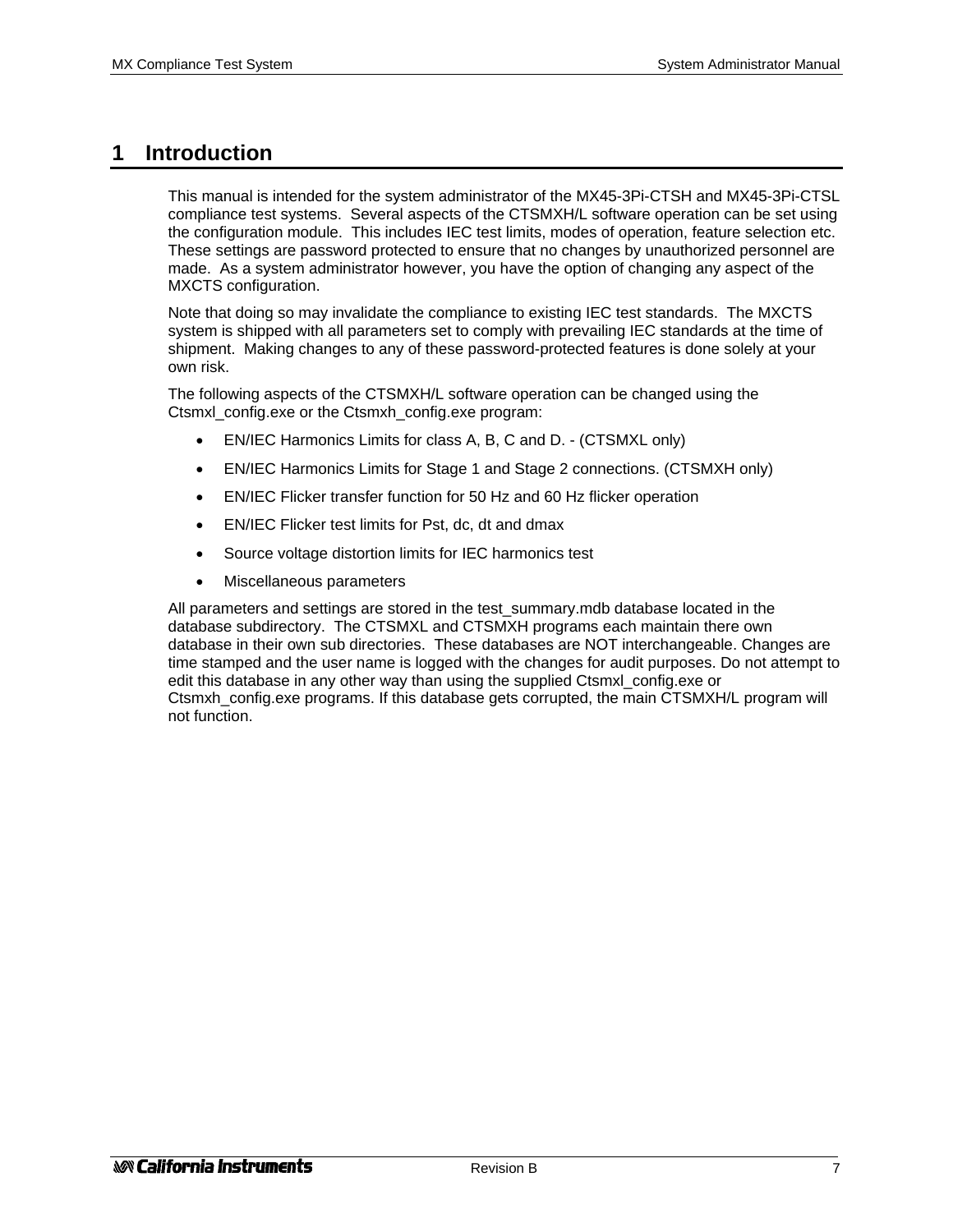### <span id="page-7-0"></span>**2 Configuration Program**

The chapter covers the various setup tabs available in the configuration program (Ctsmxh\_config.exe or Ctsmxl\_config.exe). It also provides the required instructions to bring up the protected area of the Config.exe program. The operator may use the Ctsmxl\_config.exe or the Ctsmxh\_config.exe program at any time to display general setup and configuration information. Without a password however, none of this information can be changed. In addition to this general setup screen, there are hidden screens that may be used to change key system parameters and test limits. These screens are also password protected.

#### **2.1 Accessing the General Configuration Screen**

Any operator of the MXCTS system can access the general configuration screen by selecting the program shortcut for the Configuration program from the Windows Start menu. This shortcut is located in the CTSMXH or CTSMXL program group.

Once a user name is provided (optional for read-only access), the user can click on the "View/Update calibration information" button. The screen shown below will appear. Note that no password entry is required to gain read-only access. The operator can review configuration data shown but can make no changes to it.

This information is also covered by the MXCTSH User Manual (P/N 7003- 972) or MXCTSL User Manual (P/N 7003- 973). Refer to this manual for further information on this screen.

| <b>E</b> View/update calibration information                                                                                                                                                                                                                                                                                                                                                                                                                                                                                                                                            |                                                                                                                                                                                                                |
|-----------------------------------------------------------------------------------------------------------------------------------------------------------------------------------------------------------------------------------------------------------------------------------------------------------------------------------------------------------------------------------------------------------------------------------------------------------------------------------------------------------------------------------------------------------------------------------------|----------------------------------------------------------------------------------------------------------------------------------------------------------------------------------------------------------------|
| Main<br><b>Calibration Number</b><br>3<br>A/D card Serial Number: 18531646<br>19999360<br>PACS serial number: Eng. PACS<br>A/D Base Frequency (Hz)<br>External current transformer?<br>Source Serial Number: 5000X                                                                                                                                                                                                                                                                                                                                                                      |                                                                                                                                                                                                                |
| Calibration information for individual channels<br>Select a channel here: Chan 0 - Phase 1 Voltage<br>Scale of PACS (Volts or Amps per volt to A/D card)  100<br>System DC offset (integer from A/D when physical quantity is zero) 31<br>System sensitivity coefficient (voltage per unit of 16 bit) 1.612305E-04<br>Impedance Values<br>System Configuration<br>Single phase<br>Three phase<br>No CI power source<br>Œ<br>Œ<br>European<br>Resistive [mDhms]<br>400<br>240<br><b>C</b> Japanese<br>Inductive (uH)<br>796<br>477<br>External OMNI exists<br>AMX Power Source Z(Ohms) 0 | <b>Maximum Current Limits</b><br>These are integers corresponding<br>to half of 16 bit A/D values<br>40 - 200 Amps<br>32000<br>32000<br>10-40 Amps<br>32000<br>$< 10$ Amps<br><b>OMNI</b> included in the PACS |
| Original calibration information<br>Calibration Data Update Information<br>Calibration Time and Date: 9:56:08 AM on 8/23/2006<br>Calibration Updated by: k<br>Calibration Performed by: Kevin Lam                                                                                                                                                                                                                                                                                                                                                                                       | Calibration Update Time and Date: 8:16:01 AM on 8/23/2006                                                                                                                                                      |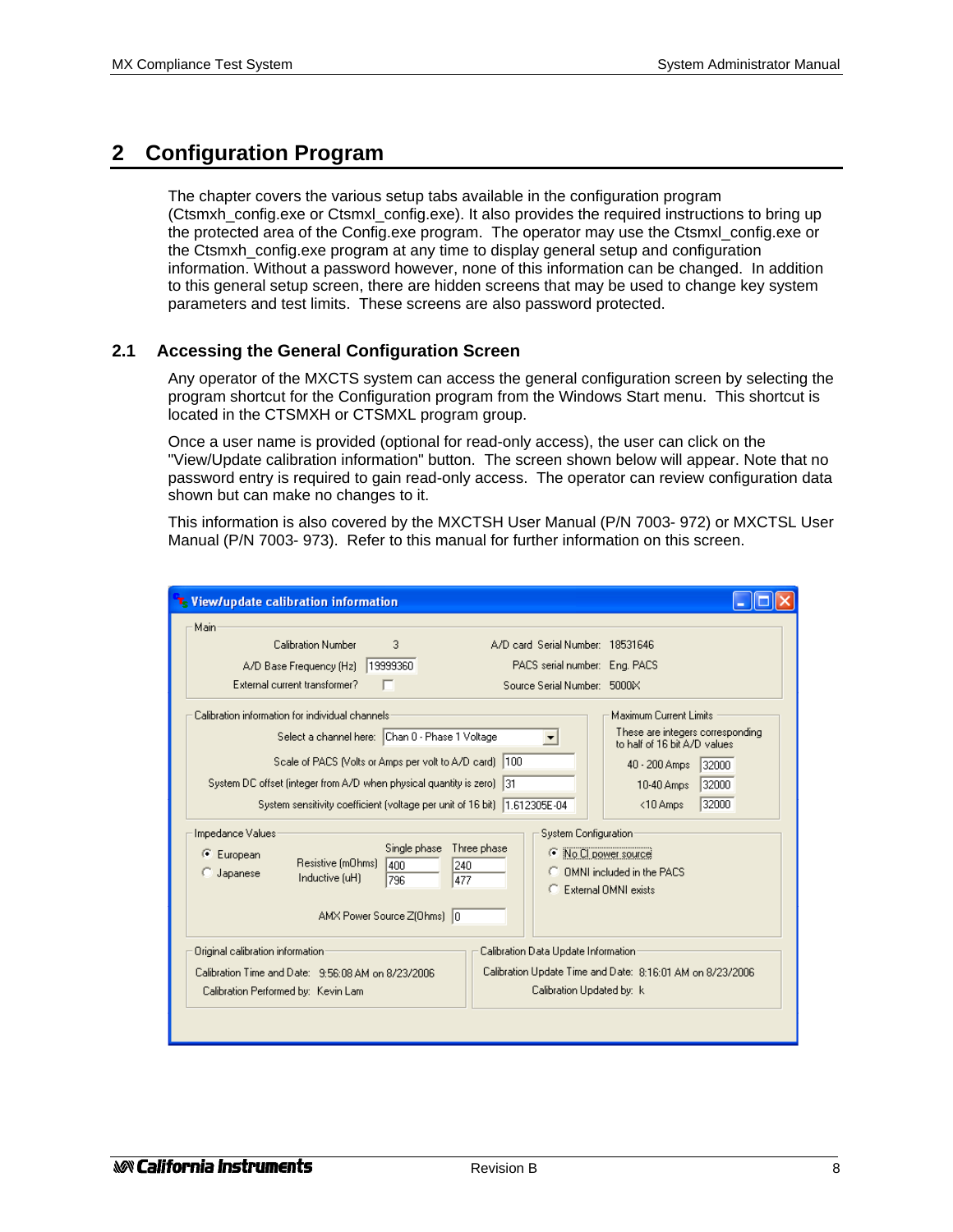#### <span id="page-8-0"></span>**2.2 Password**

The configuration password is shown here. Note that this password is not case sensitive.

**Cal\_lock** 

#### **2.3 Changing General Configuration Settings**

Open the Configuration program as described before. After entering your name, enter the password in the password entry box. Then click on the "View/Update calibration information" button. The same configuration data will be shown only this time, changes can be made. When the configuration screen is closed, all changes made are stored in the test\_summary.mdb database along with the login name and date.

This information is also covered by the MXCTSH User Manual (P/N 7003- 972) or MXCTSL User Manual (P/N 7003- 973). Refer to this manual for further information on this screen.

#### **2.4 Changing Hidden Configuration Settings**

Open the Configuration program as described before. After entering your name, enter the password in the password entry box. Then double-click on the empty space between the "View/Update calibration information" and the "Cancel and exit program" button. This will reveal a hidden button labeled "View/Update limit information". Next click on this hidden button to bring up the hidden configuration data screen. When the configuration screen is closed, all changes made are stored in the test\_summary.mdb database along with the login name and date.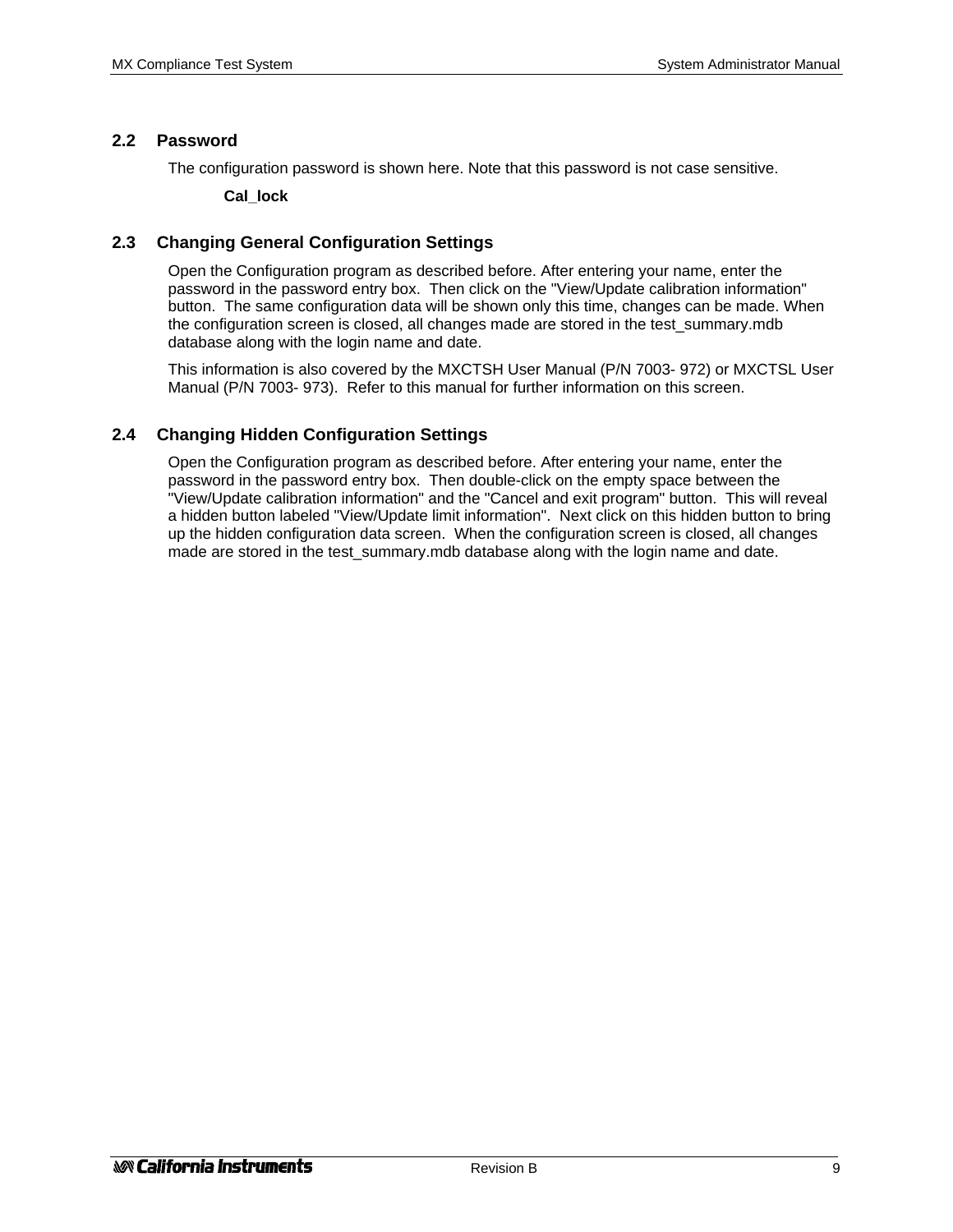### <span id="page-9-0"></span>**2.5 Configuration Option Selection - CTSMXL**

The configuration screen is shown below. The drop down control at the top of the Configuration window can be used to access any one of the following limit sections:

| Misc setups      |                                                                                                                            |
|------------------|----------------------------------------------------------------------------------------------------------------------------|
|                  | Starting phase (degrees): 0<br><b>E</b> Harmonics<br>C Flicker                                                             |
| Harmonics<br>lo. | Fail window code, show and save entire failed window (=0) or only the first 1/4 of the window (>0)                         |
| 3000             | Number of saves in the first section, in this section, information of every window is saved                                |
| 2000             | Number of saves in the second/last section. In this section, CTS saves every niwindows if there is no failure occurring    |
| 10               | Total number of saves for each failed current window in the second save section (there is a two-window presave)            |
| 10               | Marginal voltage distortion band in %                                                                                      |
| 0.5              | The allowable frequency variation (absolute value) for harmonics tests                                                     |
| l2               | The allowable voltage variation (absolute value) for harmonics tests                                                       |
| 5                | The envelope limit for class A/D % for harmonics tests. Above this value, the waveform is classified as class A.           |
| 16               | This is in raw 16 bit digit format. When A/D raw data amplitude is below this number. The signal is considered as too weak |
| 0.005            | Minimum current in Amps for testing of harmonics component. Any harmonics below this value will be ignored during tests.   |
| 0.06             | Minimum current amp in % of the fundamental harmonics. Below this value, the harmonics will not be tested                  |
| lo.              | if >0 fundamental harmonics will be shown in the harmonics graphs                                                          |
| lo.              | if >0 it is weight for the new window in transitory harmonics tests, if =0, a formula will be used based on filter time    |
| 75               | Min power for class D testing                                                                                              |
| 600              | Max power for class D classification                                                                                       |
| ln.              | if >0 below min class D power will be class A                                                                              |
| I٥               | Initial prefilter time in second for transitory tests                                                                      |
| ln.              | Harmonics calibration coefficient (This is % correction needed to bring measured value to true value at the harmonic #40)  |
| 11               | Voltage compensation ON/OFF(ON=1, OFF=0)                                                                                   |
| 110              | Percentage limit between actual and distorted harmonics [%]                                                                |
|                  |                                                                                                                            |
|                  |                                                                                                                            |
|                  |                                                                                                                            |

- Miscellaneous parameters and test limits
- Voltage source qualification limits
- Class A, B, C or D limits
- Flicker Limits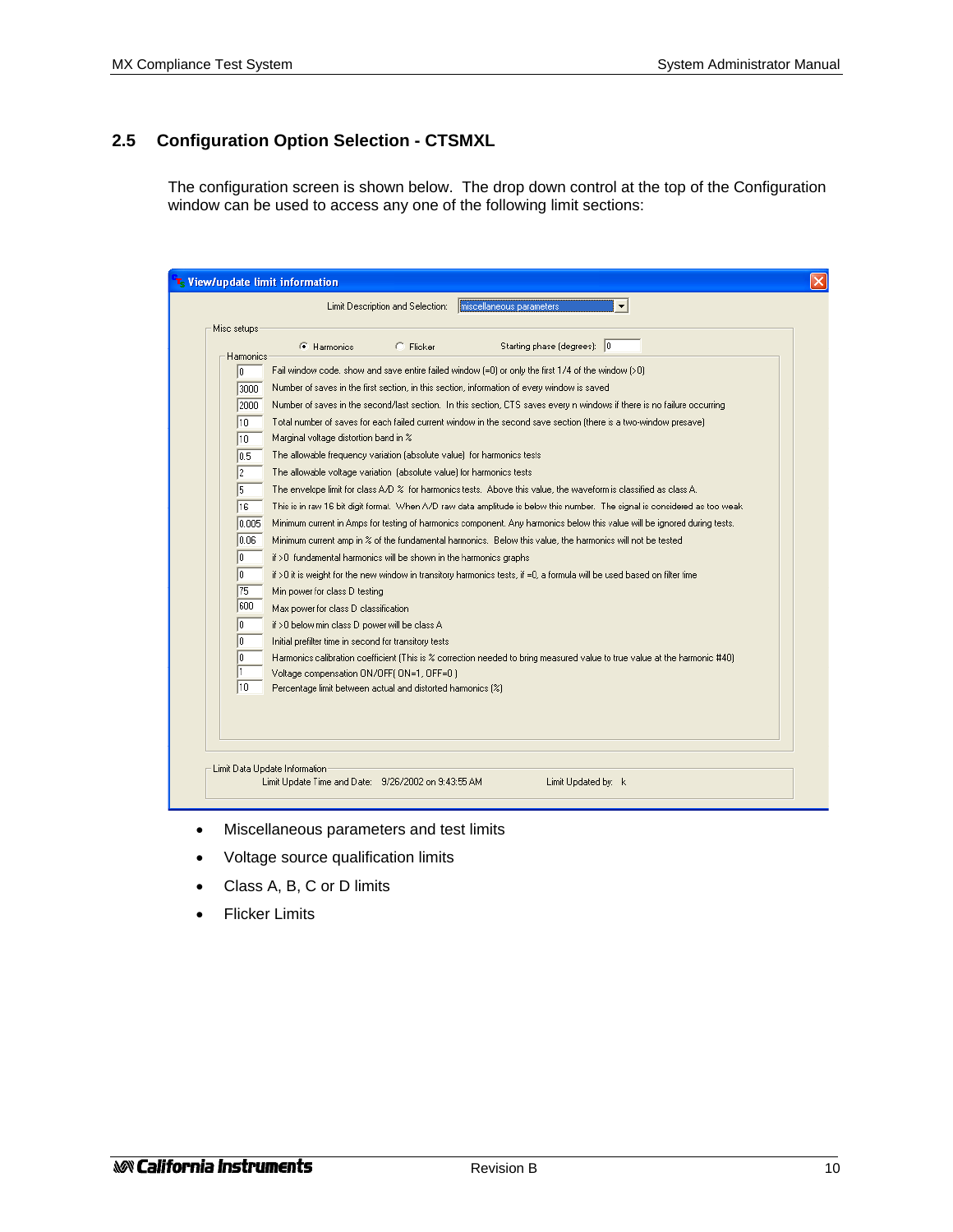### <span id="page-10-0"></span>**2.6 Configuration Option Selection - CTSMXH**

The configuration screen is shown below. The drop down control at the top of the Configuration window can be used to access any one of the following limit sections:

| Misc setups                                                                                                                    | Stage 1 : SC(33)<br>Stage 2: CSPNBTPE(33)<br>G Harmonics<br>$C$ Flicker<br>Stage 2: CSPNBTPE(66)                                                                                                                                                                                                                                                                                                                                                                                                                                                                                                                                                                                                                                                                                                                                                                                                                                                                                                                                                                                                                                                                                                                                                                                                                                                                                                                                                                                                                                                                                                |
|--------------------------------------------------------------------------------------------------------------------------------|-------------------------------------------------------------------------------------------------------------------------------------------------------------------------------------------------------------------------------------------------------------------------------------------------------------------------------------------------------------------------------------------------------------------------------------------------------------------------------------------------------------------------------------------------------------------------------------------------------------------------------------------------------------------------------------------------------------------------------------------------------------------------------------------------------------------------------------------------------------------------------------------------------------------------------------------------------------------------------------------------------------------------------------------------------------------------------------------------------------------------------------------------------------------------------------------------------------------------------------------------------------------------------------------------------------------------------------------------------------------------------------------------------------------------------------------------------------------------------------------------------------------------------------------------------------------------------------------------|
| Harmonics<br>lo.<br>3000<br>12000<br>18.<br>l10.<br>lo.5<br>l2.<br>5<br>116<br>10,005<br>10.06<br>Io.<br>lo.<br>I٥<br>Iо<br>11 | Stage 2: CSPNBTPE(120)<br>Fail window code, show and save entire failed w<br>I>Ol<br>Stage 2: CSPNBTPE(250)<br>Stage 2: CSPNBTPE(>=350)<br>Number of saves in the first section, in this sectid<br>Stage 2 : CBTPE(33)<br>Number of saves in the second/last section. In this section, CTS saves every n windows if there is no failure occurring<br>Total number of saves for each failed current window in the second save section (there is a two-window presave)<br>Marginal voltage distortion band in %<br>The allowable frequency variation (absolute value) for harmonics tests<br>The allowable voltage variation (absolute value) for harmonics tests<br>The envelope limit for class A/D % for harmonics tests. Above this value, the waveform is classified as class A.<br>This is in raw 16 bit digit format. When A/D raw data amplitude is below this number. The signal is considered as too weak<br>Minimum current in Amps for testing of harmonics component. Any harmonics below this value will be ignored during tests.<br>Minimum current amp in % of the fundamental harmonics. Below this value, the harmonics will not be tested<br>$if > 0$ fundamental harmonics will be shown in the harmonics graphs<br>if >0 it is weight for the new window in transitory harmonics tests, if =0, a formula will be used based on filter time<br>Initial prefilter time in second for transitory tests<br>Harmonics calibration coefficient (This is % correction needed to bring measured value to true value at the harmonic #40)<br>Voltage compensation ON/OFF(ON=1, OFF=0) |
| l10.                                                                                                                           | Percentage limit between actual and distorted harmonics [%]<br>Limit Data Update Information:                                                                                                                                                                                                                                                                                                                                                                                                                                                                                                                                                                                                                                                                                                                                                                                                                                                                                                                                                                                                                                                                                                                                                                                                                                                                                                                                                                                                                                                                                                   |

- Miscellaneous parameters and test limits
- Voltage source qualification limits
- Stage 1 and 2 Harmonics limits for various Rsce and phase configurations
- Flicker Limits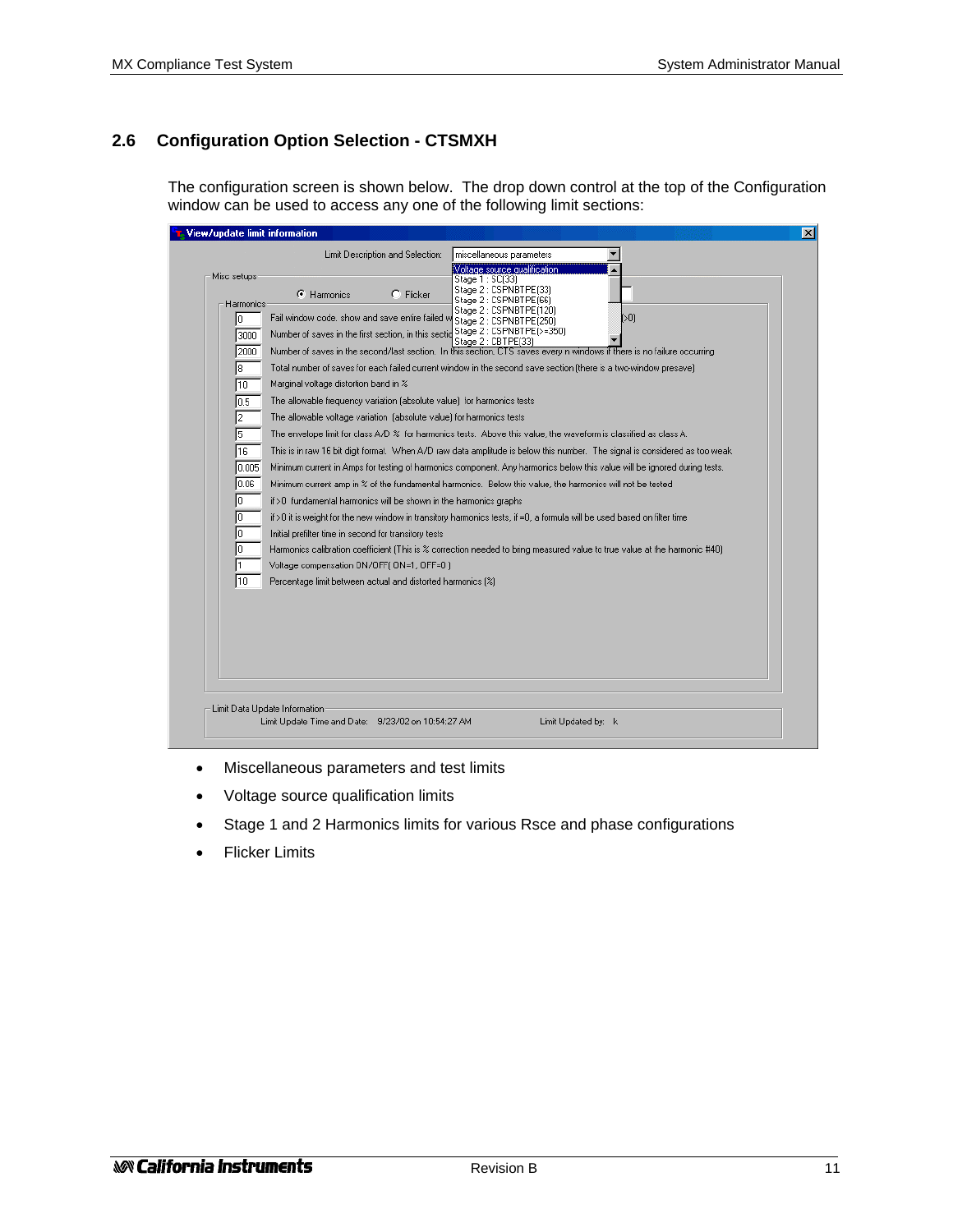Page intentionally left blank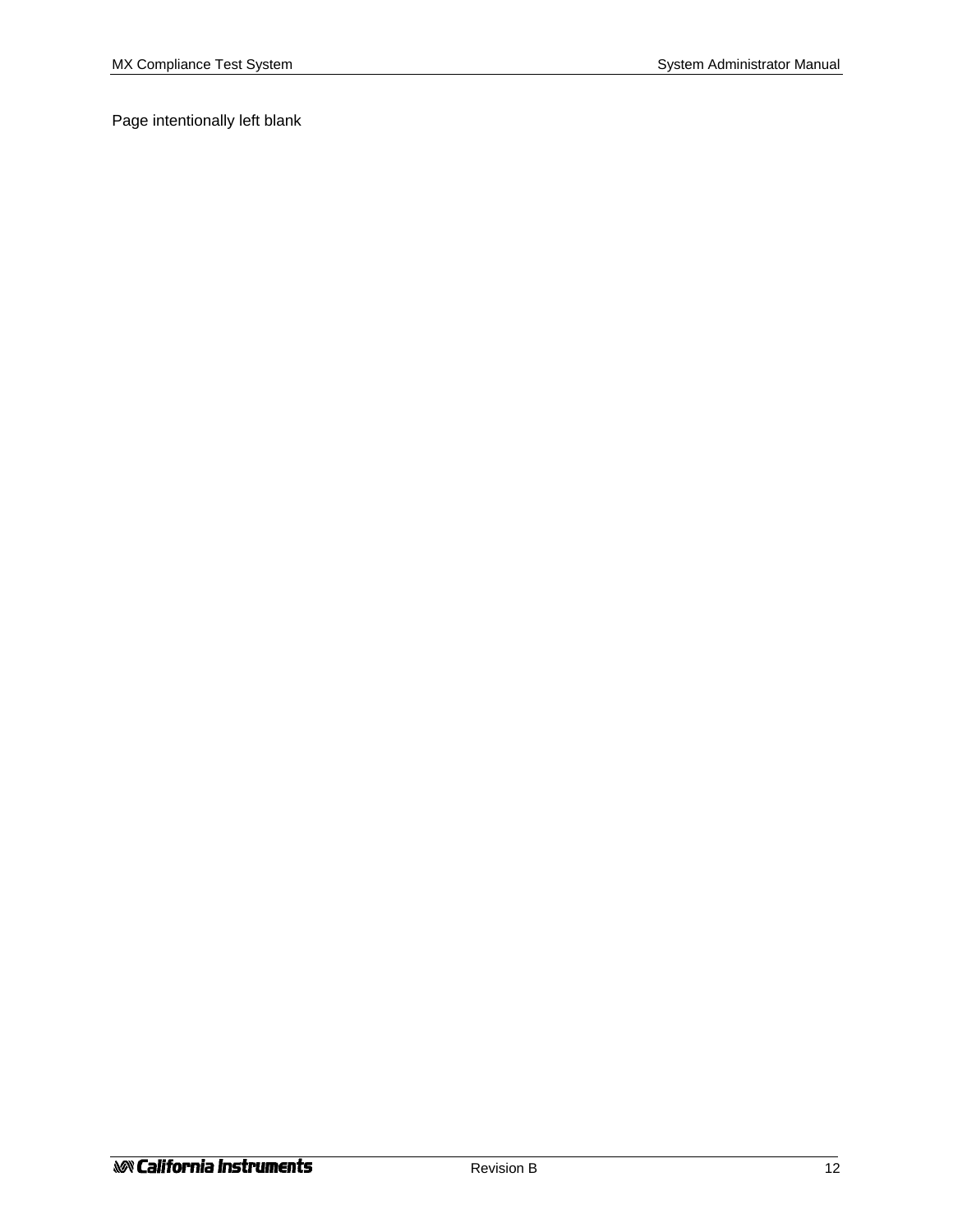## <span id="page-12-0"></span>**3 Configuration Limits**

### **3.1 Configuration Limits - Miscellaneous**

The Miscellaneous screen provides access to the following test limit database parameters:

|              | miscellaneous parameters<br>Limit Description and Selection:                                                               |
|--------------|----------------------------------------------------------------------------------------------------------------------------|
| Misc setups: |                                                                                                                            |
| Harmonics    | G Harmonics<br>Starting phase (degrees): 0<br>$C$ Flicker                                                                  |
| ln.          | Fail window code, show and save entire failed window (=0) or only the first 1/4 of the window (>0)                         |
| 3000         | Number of saves in the first section, in this section, information of every window is saved                                |
| 2000         | Number of saves in the second/last section. In this section, CTS saves every n windows if there is no failure occurring    |
| 110          | Total number of saves for each failed current window in the second save section (there is a two-window presave)            |
| 10           | Marginal voltage distortion band in %                                                                                      |
| l0.5         | The allowable frequency variation (absolute value) for harmonics tests                                                     |
| 12.          | The allowable voltage variation (absolute value) for harmonics tests                                                       |
| 5            | The envelope limit for class A/D % for harmonics tests. Above this value, the waveform is classified as class A.           |
| 116.         | This is in raw 16 bit digit format. When A/D raw data amplitude is below this number. The signal is considered as too weak |
| 0.005        | Minimum current in Amps for testing of harmonics component. Any harmonics below this value will be ignored during tests.   |
| 0.06         | Minimum current amp in % of the fundamental harmonics. Below this value, the harmonics will not be tested                  |
| lo.          | if >0 fundamental harmonics will be shown in the harmonics graphs                                                          |
| lo.          | if >0 it is weight for the new window in transitory harmonics tests, if =0, a formula will be used based on filter time    |
| 75           | Min power for class D testing                                                                                              |
| 600          | Max power for class D classification                                                                                       |
| lo.          | if >0 below min class D power will be class A                                                                              |
| lū.          | Initial prefilter time in second for transitory tests                                                                      |
| In.          | Harmonics calibration coefficient (This is % correction needed to bring measured value to true value at the harmonic #40)  |
| 11           | Voltage compensation ON/OFF(ON=1, OFF=0)                                                                                   |
| 10           | Percentage limit between actual and distorted harmonics [%]                                                                |
|              |                                                                                                                            |
|              |                                                                                                                            |
|              |                                                                                                                            |
|              | Limit Data Update Information                                                                                              |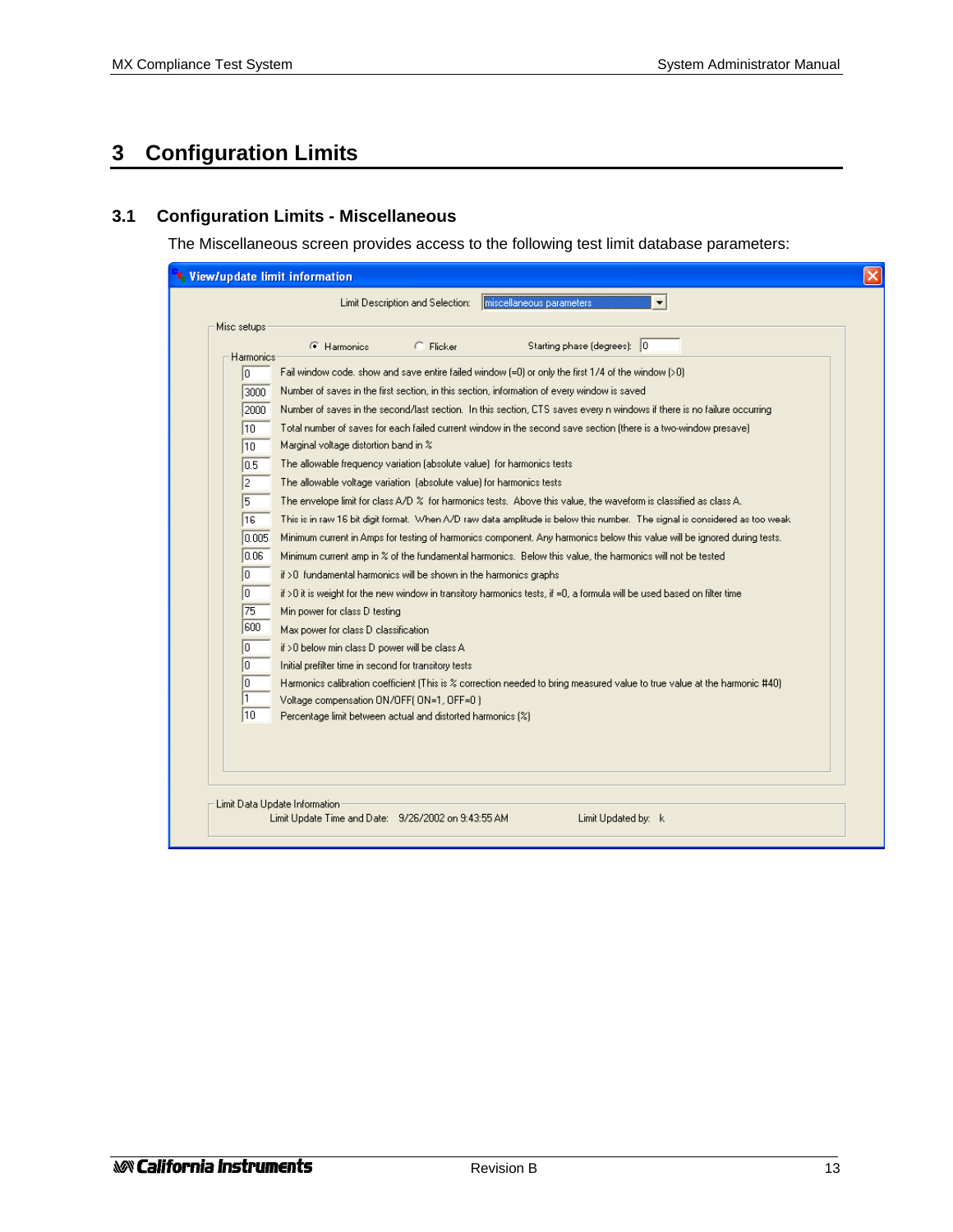### **3.1.1 For Harmonics**

<span id="page-13-0"></span>

| <b>Field</b>                      | <b>Description</b>                                                                                                                                                                                                                                                                                                                                                                                                                                                                                                                                                                                                                                                                                                                                                                                                                                                                                                                                                                              |
|-----------------------------------|-------------------------------------------------------------------------------------------------------------------------------------------------------------------------------------------------------------------------------------------------------------------------------------------------------------------------------------------------------------------------------------------------------------------------------------------------------------------------------------------------------------------------------------------------------------------------------------------------------------------------------------------------------------------------------------------------------------------------------------------------------------------------------------------------------------------------------------------------------------------------------------------------------------------------------------------------------------------------------------------------|
| <b>Start Phase</b>                | Sets the phase angle for the start of each data window processed. The default<br>start phase angle is 0 degrees. This ensures synchronization to the EUT<br>voltage and current data.                                                                                                                                                                                                                                                                                                                                                                                                                                                                                                                                                                                                                                                                                                                                                                                                           |
| Fail window code                  | Data is acquired in windows of 10, 12 or 16 signal periods. If the data for a<br>given window exceeds the test limits, the data for this window can be stored in<br>its entirety (value set to 0) or only a fraction of the window can be saved.<br>(value set $> 0$ ).<br>Normally, this field should be set to 0.                                                                                                                                                                                                                                                                                                                                                                                                                                                                                                                                                                                                                                                                             |
| Data Storage                      |                                                                                                                                                                                                                                                                                                                                                                                                                                                                                                                                                                                                                                                                                                                                                                                                                                                                                                                                                                                                 |
| Number of saves, first<br>section | This number represents the number of acquisition window (buffers) to save for<br>this first portion of the test. If the test time is set to a lower value than this, all<br>buffers are saved for the entire test. If the total test time exceeds this value<br>times the buffer duration - 16, 12 or 10 cycles at the specified frequency - the<br>remainder of the test (last section), data will be saved at a lower rate<br>determined by the number in the next field.<br>An acquisition window is either 16, 12 or 10 periods long. The period is<br>determined by the selected frequency (50, 60 or 400 Hz).<br>For example, if this value is set to 2000 at 16 cycles of 50 Hz, this corresponds<br>to 2000 $*$ 16 $*$ 20 msec = 640 secs. = 10 min 40 sec. If the test time is less<br>than this, all buffers are saved. If the test time is 12 minutes, the last 20<br>seconds are considered the last section of the test. Not all buffers may be<br>saved during this last section. |
| Number of saves, last<br>section  | Once every acquisition buffer during the first section has been saved, as<br>specified by the previous field, data recording continues at a reduced rate. The<br>CTSMX software will determine the remaining test time, divide it by the value<br>specified in this field and round the result down to the nearest integer (n).<br>From this moment forward, every nth buffer will be saved only, unless a failure<br>occurs. See next field for failure mode save.<br>For example, if this value is set to 1000 and the remaining test time after the<br>first section is 30 minutes or 1800 secs, of the 5625 buffers of 320 msec in this<br>30 minute period, every Round(5625/1000) = $5th$ buffer would be saved for a<br>total of $1000 + \text{buffers}$ .                                                                                                                                                                                                                               |
| Total number of saves             | If a failure occurs during the second phase of the test - determined by the<br>previous settings - this number of buffers will be saved around the failure<br>buffer. This value always includes two buffers before the buffer with a failure,<br>the failure buffer itself, and the remaining number of buffers after the failure.<br>Thus, if this field is set to 8, 2 pre failure, 1 failure and 5 post failure buffers are<br>saved. If additional failure buffers are found during this interval, saving<br>continues until 5 failure free buffers are encountered or the test reaches the<br>end time.                                                                                                                                                                                                                                                                                                                                                                                   |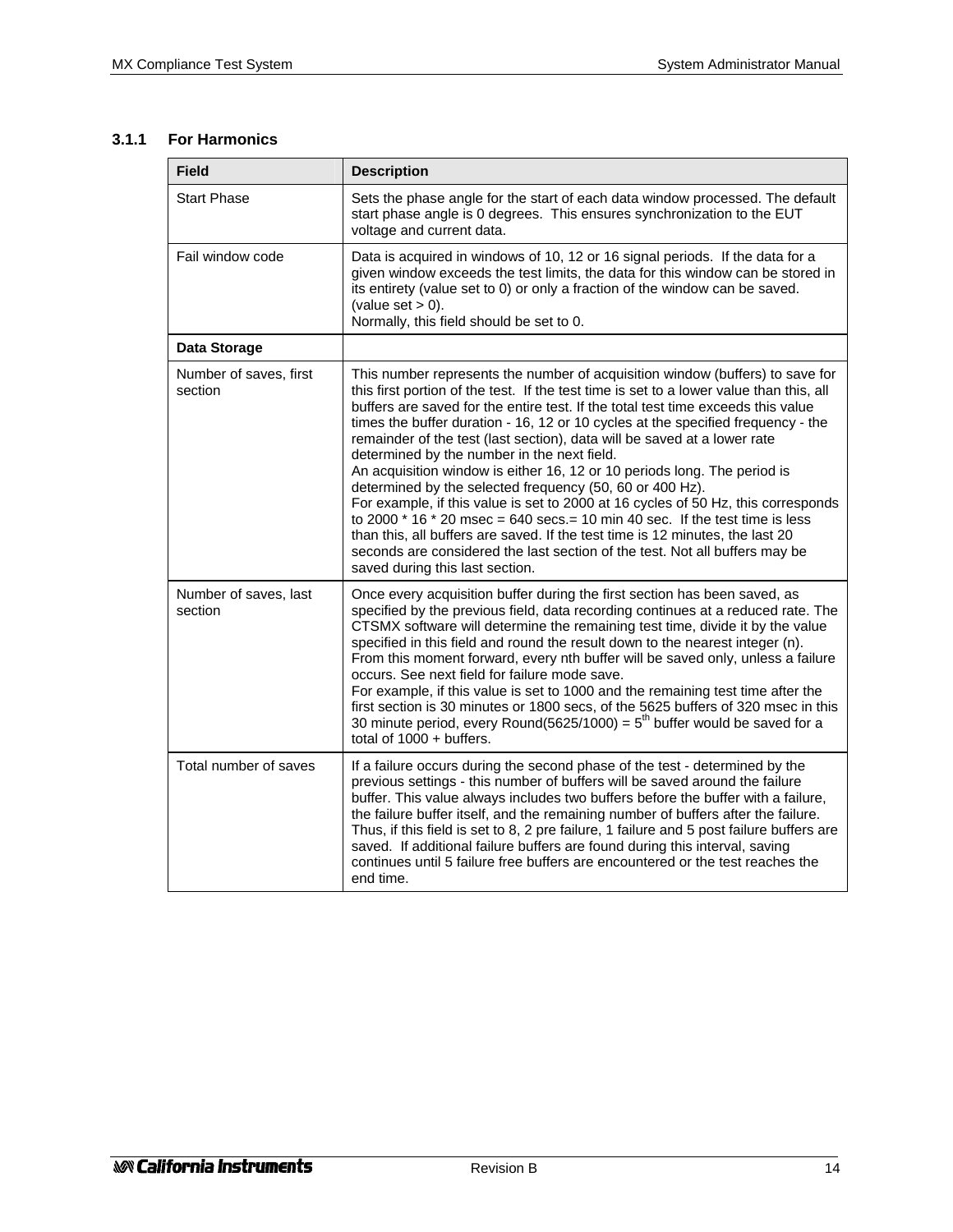| <b>Field</b>                              | <b>Description</b>                                                                                                                                                                                                                                                                                                                                                                               |
|-------------------------------------------|--------------------------------------------------------------------------------------------------------------------------------------------------------------------------------------------------------------------------------------------------------------------------------------------------------------------------------------------------------------------------------------------------|
| <b>Tolerances</b>                         |                                                                                                                                                                                                                                                                                                                                                                                                  |
| V distortion Margin                       | Determines the tolerance band for the V distortion (in percent above the 100<br>% limit). The CTSMXH/L software will display Marginal instead of OK for the V<br>distortion if the distortion is between 100 % and 100 + this setting of the<br>allowable limit. This value is normally set to 10%. A marginal VTHD is shown<br>as V??? in the VTHD field.                                       |
| Frequency variation                       | The tolerance for the detected AC Source voltage frequency. If a California<br>Instruments AC source is used, the frequency will be within 0.01 Hz. However,<br>if the AC line is used instead, frequency variations may exceed the set<br>tolerance in this field. If an unacceptable line frequency is detected, an error<br>message will be issued to the operator.                           |
| Voltage variation                         | The tolerance for the detected AC Source RMS voltage. If a California<br>Instruments AC source is used, the RMS voltage will be well within this<br>tolerance. However, if the AC line is used instead, voltage variations may<br>exceed the set tolerance in this field. If an unacceptable line voltage is<br>detected, an error message will be issued to the operator.                       |
| Class A/D Envelope limit<br>(CTSMXL only) | The amount of current waveform that is allowed to be outside the Class D<br>current template. This template is used to determine Class A or D EUT's.<br>Presently, this value is fixed by the EN 61000-3-2 Harmonics standard at 5 %.                                                                                                                                                            |
| Noise Margin                              | The noise floor for voltage and current measurements. If the measured input<br>signal is below this threshold, a warning is issues to the operator as the<br>signals are too weak to be measured accurately. This is normally due to<br>improper connection or a failure to apply the test voltage when manual source<br>control has been selected.                                              |
| Absolute lower current<br>harmonic        | The absolute threshold below which current harmonics are ignored per the EN<br>61000-3-2 and -3-12 standard. Presently, this value is 5 mA (0.005 A).                                                                                                                                                                                                                                            |
| Relative lower current<br>harmonic        | The relative (% of fundamental current) threshold below which current<br>harmonics are ignored per the EN 61000-3-2 and -3-12 standard.                                                                                                                                                                                                                                                          |
| <b>Graph Display Modes</b>                |                                                                                                                                                                                                                                                                                                                                                                                                  |
| Fundamental display                       | If 0, the fundamental is not graphed. If $> 0$ , both fundamental and harmonics<br>are graphed. Default value is 0.                                                                                                                                                                                                                                                                              |
| Harmonics Filtering                       | If 0, transitory harmonics will be filtered using the 1.5 sec smoothing filter.<br>Default value is 0. If value $> 0$ , filtering is disabled.                                                                                                                                                                                                                                                   |
| <b>Class A/D Limits</b>                   | (CTSMXL only)                                                                                                                                                                                                                                                                                                                                                                                    |
| Min. Power for Class D                    | This determines the lowest active power level of the EUT at which the product<br>is considered class D. If the power drops below this level, either no limits are<br>applied (EUT always passes) or class A limits are applied as the product<br>becomes class A. This is determined by the "min class D power will be class<br>A" setting. EN 61000-3-2 Standard calls out 75 W for this value. |
| Max. Power for Class D                    | Maximum power below which a product is considered class D. Other criteria<br>are the special current wave shape for the 1998 standard or the product type<br>(PC, PC monitor or TV) for the 2000 standard. EN 61000-3-2 Standard calls<br>out 600 W for this value.                                                                                                                              |
| Min class D power will be<br>class A      | If set to 1, class A limits will be applied to the EUT if the power level falls below<br>the lower power limit and class D was selected by the user. If set to 0 (default),<br>no limits will be applied below the low power level and the EUT will always<br>pass. This field only applies when using the old EN 61000-3-2:1998 standard.                                                       |
| Initial pre-filter time (sec)             | This field is not used in the CTS SW and should be left at 0.                                                                                                                                                                                                                                                                                                                                    |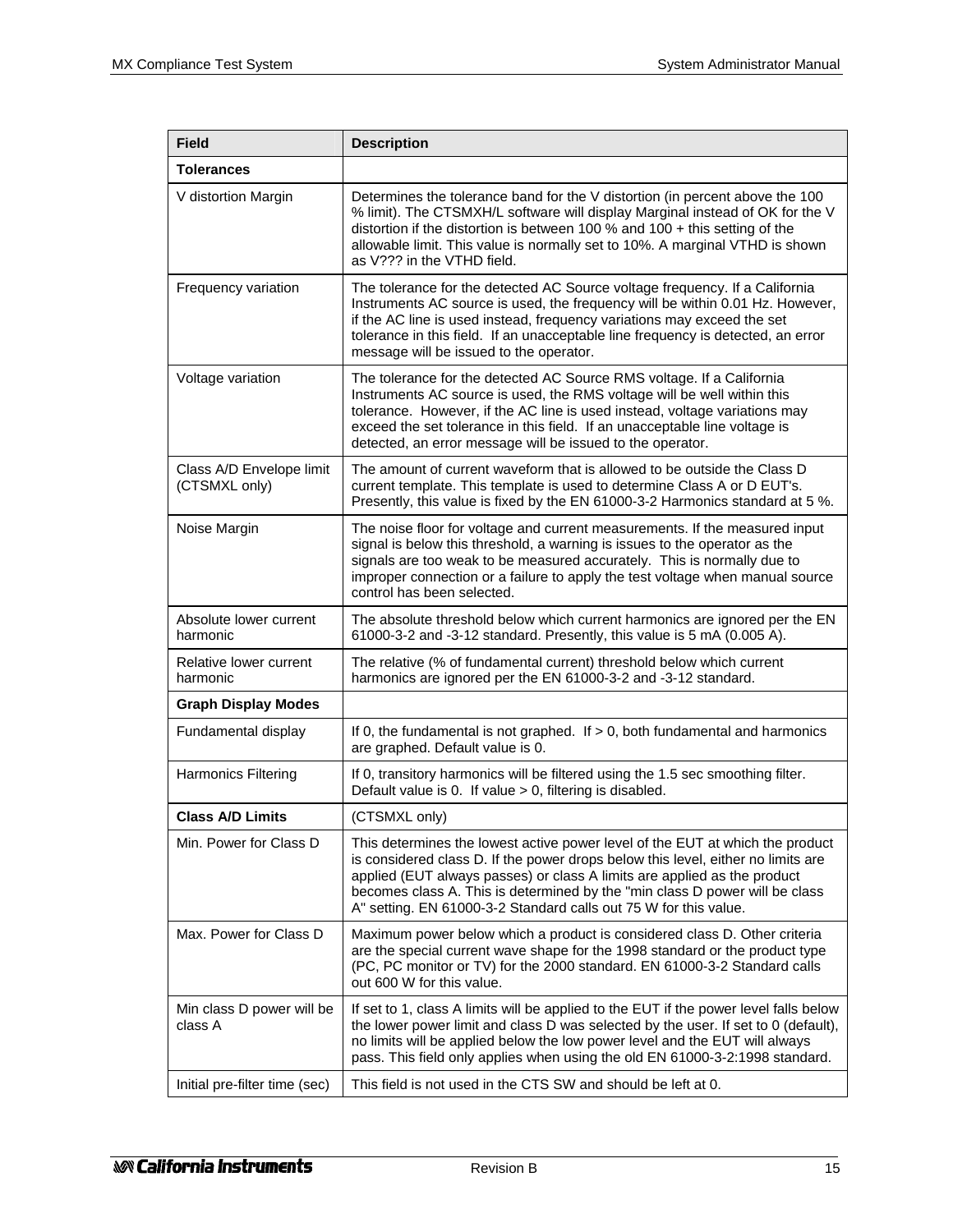| <b>Field</b>                          | <b>Description</b>                                                                                                                                                                                                                                                       |
|---------------------------------------|--------------------------------------------------------------------------------------------------------------------------------------------------------------------------------------------------------------------------------------------------------------------------|
| Harmonics calibration<br>coefficient. | Correction factor (in percent) used to compensate for frequency roll-off (if any)<br>at highest current harmonics.                                                                                                                                                       |
| <b>Voltage Compensation</b>           | When on (set to 1), the CTS software will compensate for the effect of high<br>voltage distortion on the current harmonics measurements, if the VTHD is<br>found to be over the IEC limit, before applying the IEC test limits. This setting<br>should always be on (1). |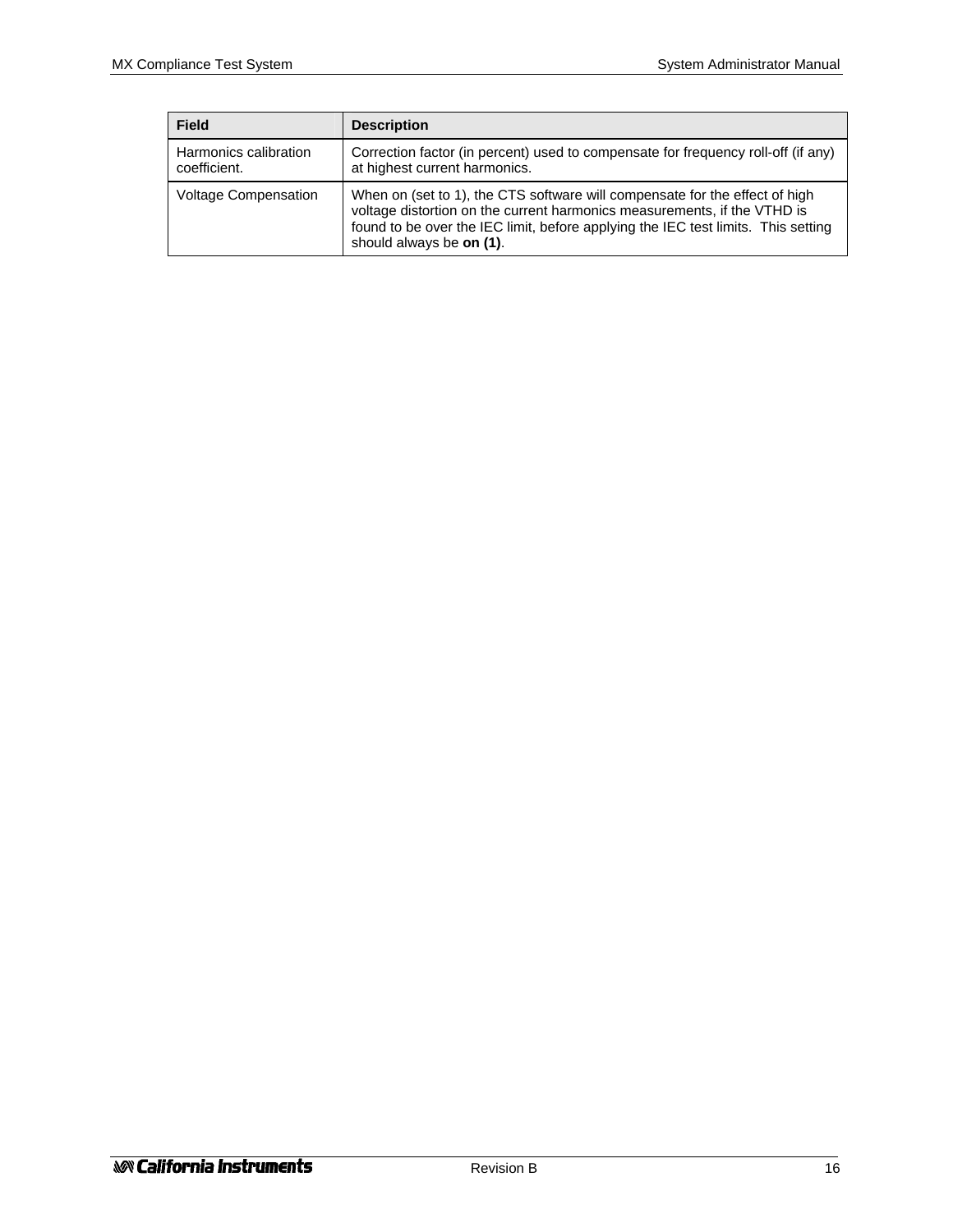#### **3.1.2 For Flicker**

|             | Limit Description and Selection:<br>miscellaneous parameters                                                               |  |
|-------------|----------------------------------------------------------------------------------------------------------------------------|--|
| Misc setups |                                                                                                                            |  |
| Flicker     | C Harmonics<br><b>Flicker</b><br>Starting phase (degrees): 0                                                               |  |
| l1          | Fail window code, show and save entire failed window (=0) or only the first 1/4 of the window (>0)                         |  |
| 1200        | Number of saves in the first section, in this section, information of every window is saved                                |  |
| 7200        | Number of saves in the second/last section. In this section, CTS saves every n windows if there is no failure occurring    |  |
| l8          | Total number of saves for each failed current window in the second save section (there is a two-window presave)            |  |
| 16          | This is in raw 16 bit digit format. When A/D raw data amplitude is below this number. The signal is considered as too weak |  |
| 10          | The initial buffer number for obtaining steady state reference                                                             |  |
| 0.13        | Minimum % of changes needed to be considered as true changes;                                                              |  |
| 0.1         | This is thresh dc, the threshold to be used for dc calculations;                                                           |  |
| 0.5         | Limit for frequency difference from the target;                                                                            |  |
| 10          | Limit for voltage difference from the target;                                                                              |  |
| 10          | Limit for voltage deviation;                                                                                               |  |
| 0.65        | Limit for Plt                                                                                                              |  |
| l1          | Limit for Pst                                                                                                              |  |
| 13.3        | Limit for do                                                                                                               |  |
| 4           | Limit for dmax                                                                                                             |  |
| 3.3         | Limit for dt                                                                                                               |  |
| 500         | Time(m Sec) dt exceeded                                                                                                    |  |
| I1.         | Flicker normalization factor                                                                                               |  |
| 0.4         | Resistive values for PCTS(compensation)                                                                                    |  |
| 0.25        | Inductive values for PCTS(compensation)                                                                                    |  |
| 0.5         | Threshold Current for InRush Current and 24 x Dmax Test                                                                    |  |
|             |                                                                                                                            |  |
|             | Limit Data Update Information                                                                                              |  |

| <b>Field</b>                      | <b>Description</b>                                                                                                                                                                                           |
|-----------------------------------|--------------------------------------------------------------------------------------------------------------------------------------------------------------------------------------------------------------|
| <b>Start Phase</b>                | See Harmonics                                                                                                                                                                                                |
| Fail window code                  | See Harmonics                                                                                                                                                                                                |
| Data Storage                      |                                                                                                                                                                                                              |
| Number of saves, first<br>section | See Harmonics                                                                                                                                                                                                |
| Number of saves, last<br>section  | See Harmonics                                                                                                                                                                                                |
| Initial Buffer                    | Number of acquisition periods over which to determine steady state<br>condition.                                                                                                                             |
| <b>Tolerances</b>                 |                                                                                                                                                                                                              |
| Vrms Threshold                    | Minimum change in voltage required to be considered a voltage change. This<br>is effectively a noise threshold setting. Changes below the threshold value<br>are not considered as actual changes but noise. |
| Dc threshold                      | The low end cut off change for dc calculation                                                                                                                                                                |
| Limit or Min/Max                  | If this field is 0, min/max values for frequency, voltage and voltage deviation<br>are plotted.                                                                                                              |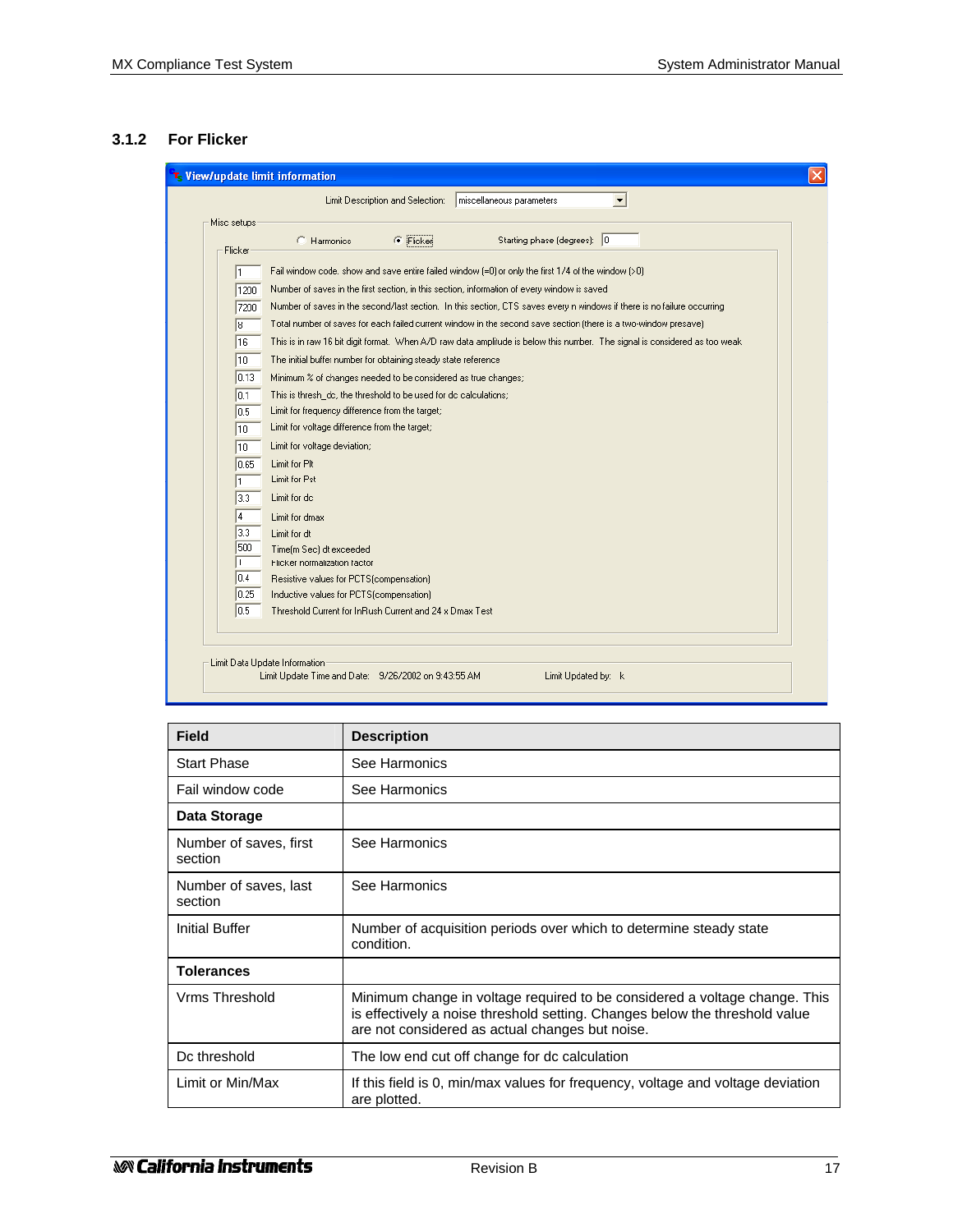| <b>Field</b>               | <b>Description</b>                                                                                                                                                                                                                                                                                                                                                                               |
|----------------------------|--------------------------------------------------------------------------------------------------------------------------------------------------------------------------------------------------------------------------------------------------------------------------------------------------------------------------------------------------------------------------------------------------|
|                            | If this field is non-0, the limits for these parameters are plotted instead.                                                                                                                                                                                                                                                                                                                     |
| Frequency margin           | Limit (in Hz) for acceptable frequency deviation. Changes in frequency below<br>this value are acceptable. Above this threshold, a warning is displayed.                                                                                                                                                                                                                                         |
| Voltage limit              | The average RMS value of each acquisition window (buffer) should not be<br>different by more than this value from the specified nominal RMS voltage<br>value. (Typically 230 V or 115 V). If the difference exceeds this setting, the<br>buffer is considered to be a Failed buffer. This event is flagged in the V<br>distortion field on the main window but does not cause the test to abort. |
| <b>Deviation limit</b>     | A particular half cycle RMS should not be different by more than this value (in<br>%) from the RMS of the reference waveform acquired at the beginning of a<br>test. This limit applies only to Flicker tests. Normally, this value is set to 10 %<br>as normal voltage variations in RMS should not be this high. This event is<br>flagged but does not cause the test to abort.                |
| <b>Flicker Limits</b>      |                                                                                                                                                                                                                                                                                                                                                                                                  |
| Plt limit                  | Pass / Fail limit for Long term flicker index Plt                                                                                                                                                                                                                                                                                                                                                |
| Pst limit                  | Pass / Fail limit for Short term flicker index Pst                                                                                                                                                                                                                                                                                                                                               |
| Dc limit                   | Pass / Fail limit for dc                                                                                                                                                                                                                                                                                                                                                                         |
| Dmax limit                 | Pass / Fail limit for dmax                                                                                                                                                                                                                                                                                                                                                                       |
| Dt limit                   | Pass / Fail limit for dt                                                                                                                                                                                                                                                                                                                                                                         |
| Time dt exceeded           | This is maximum time for which dt may exceed the dt limit. The default value<br>for this parameter is 500 msec.                                                                                                                                                                                                                                                                                  |
| Flicker normalization      | This is a normalization scale factor that may be applied to the final Pst result.<br>This value is normally 1.                                                                                                                                                                                                                                                                                   |
| Impedance                  |                                                                                                                                                                                                                                                                                                                                                                                                  |
| PCTS Impedance R           | Not applicable to MXCTS system                                                                                                                                                                                                                                                                                                                                                                   |
| PCTS Impedance L           | Not applicable to MXCTS system                                                                                                                                                                                                                                                                                                                                                                   |
| <b>Flicker Inrush Test</b> |                                                                                                                                                                                                                                                                                                                                                                                                  |
| <b>Threshold Current</b>   | This field sets the threshold for detecting a current from an EUT off condition<br>used during the 24 x Dmax test. Until the current measured exceeds this<br>absolute level in Amps, the system will assume the EUT has not been turned<br>on yet. This threshold prevents false triggering on noise occurring on the<br>input while the EUT is in the OFF state.                               |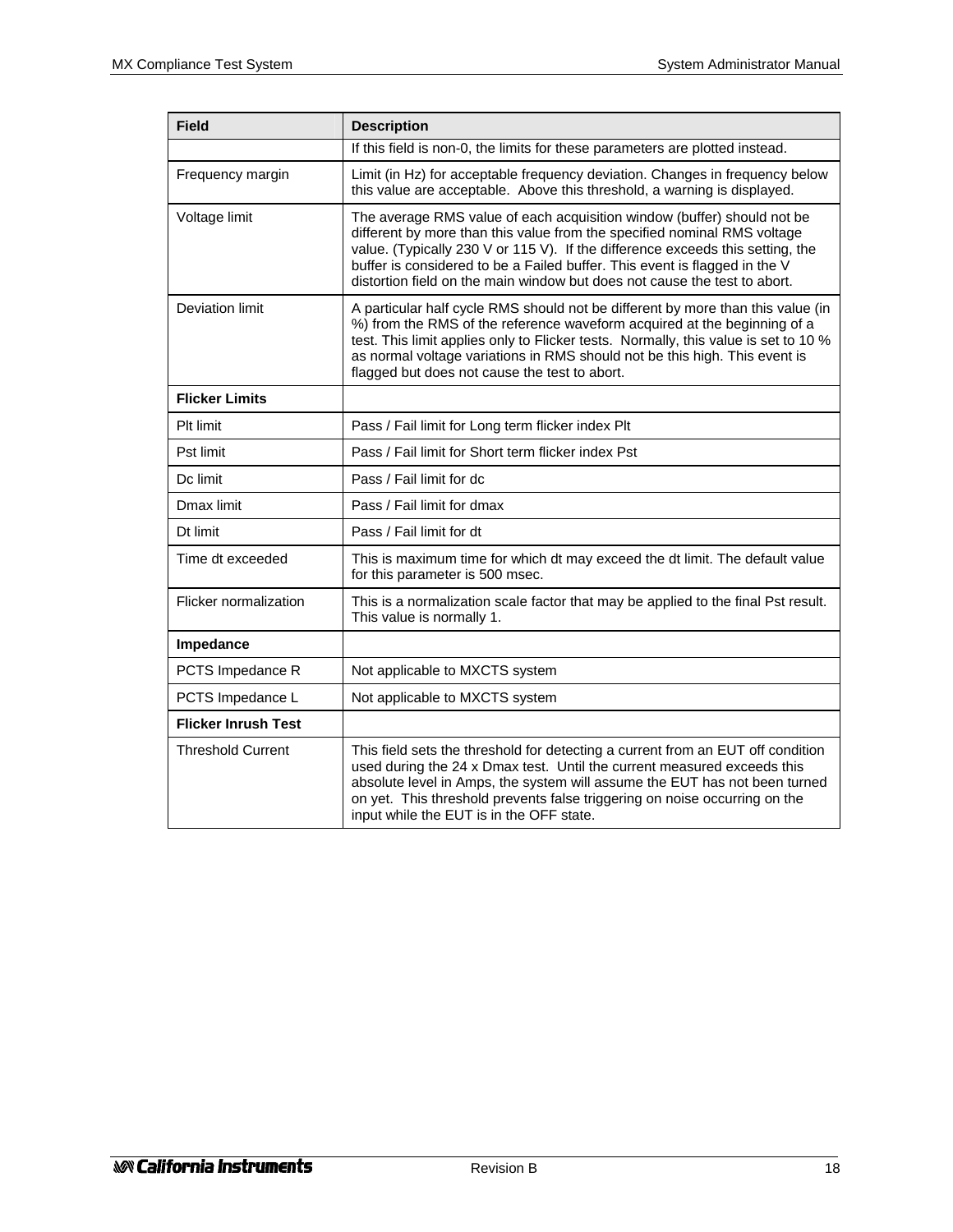### <span id="page-18-0"></span>**3.2 Configuration Limits - Voltage Distortion**

|                                | Limit Description and Selection: | Voltage source qualification |                    |                    |
|--------------------------------|----------------------------------|------------------------------|--------------------|--------------------|
| Harmonics limits               |                                  |                              |                    |                    |
|                                |                                  |                              |                    |                    |
|                                | Harmonic #11 0.100               | Harmonic #21 0.100           | Harmonic #31 0.100 | Harmonic #41 0.000 |
| Harmonic #2 0.200              | Harmonic #12 0.100               | Harmonic #22 0.100           | Harmonic #32 0.100 | Harmonic #42 0.000 |
| Harmonic #3 0.900              | Harmonic #13 0.100               | Harmonic #23 0.100           | Harmonic #33 0.100 | Harmonic #43 0.000 |
| Harmonic #4 0.200              | Harmonic #14 0.100               | Harmonic #24 0.100           | Harmonic #34 0.100 | Harmonic #44 0.000 |
| Harmonic #5 0.400              | Harmonic #15 0.100               | Harmonic #25 0.100           | Harmonic #35 0.100 | Harmonic #45 0.000 |
| Harmonic #6 0.200              | Harmonic #16 0.100               | Harmonic #26 0.100           | Harmonic #36 0.100 | Harmonic #46 0.000 |
| Harmonic #7 0.300              | Harmonic #17 0.100               | Harmonic #27 0.100           | Harmonic #37 0.100 | Harmonic #47 0.000 |
| Harmonic #8 0.200              | Harmonic #18 0.100               | Harmonic #28 0.100           | Harmonic #38 0.100 | Harmonic #48 0.000 |
| Harmonic #9 0.200              | Harmonic #19 0.100               | Harmonic #29 0.100           | Harmonic #39 0.100 | Harmonic #49 0.000 |
| Harmonic #10 0.200             | Harmonic #20 0.100               | Harmonic #30 0.100           | Harmonic #40 0.100 | Harmonic #50 0.000 |
| Limit Data Update Information: |                                  |                              |                    |                    |

During current harmonics testing, the voltage distortion of the AC Source or Line voltage is constantly monitored by the MXCTS system. The EN 61000-2-3 and EN 61000-3-12 voltage distortion test limits are displayed in this screen and can be modified if and when a new standard is issued that applies different limits. The measured voltage distortion is used by the software to compensate for any distortion that may occur as a result of the EUT harmonic currents.

The data is shown in percentage of the fundamental. This 0.1 is equivalent to 0.1 % of the fundamental voltage at 50 or 60 Hz. The limits shown are applied to the measured voltage harmonics. The maximum number of harmonics supported is 50 but only 40 are covered by the EN 61000-3-2 and EN 61000-3-12 standards.

Note that as of this date, the harmonic voltage distortion limits for IEC 61000-3-12 have not been established as the test standard has not been published yet. It may be necessary to change the data in the CTSMXH database once final limits have been established.

Harmonics for which no limit applies are set to zero.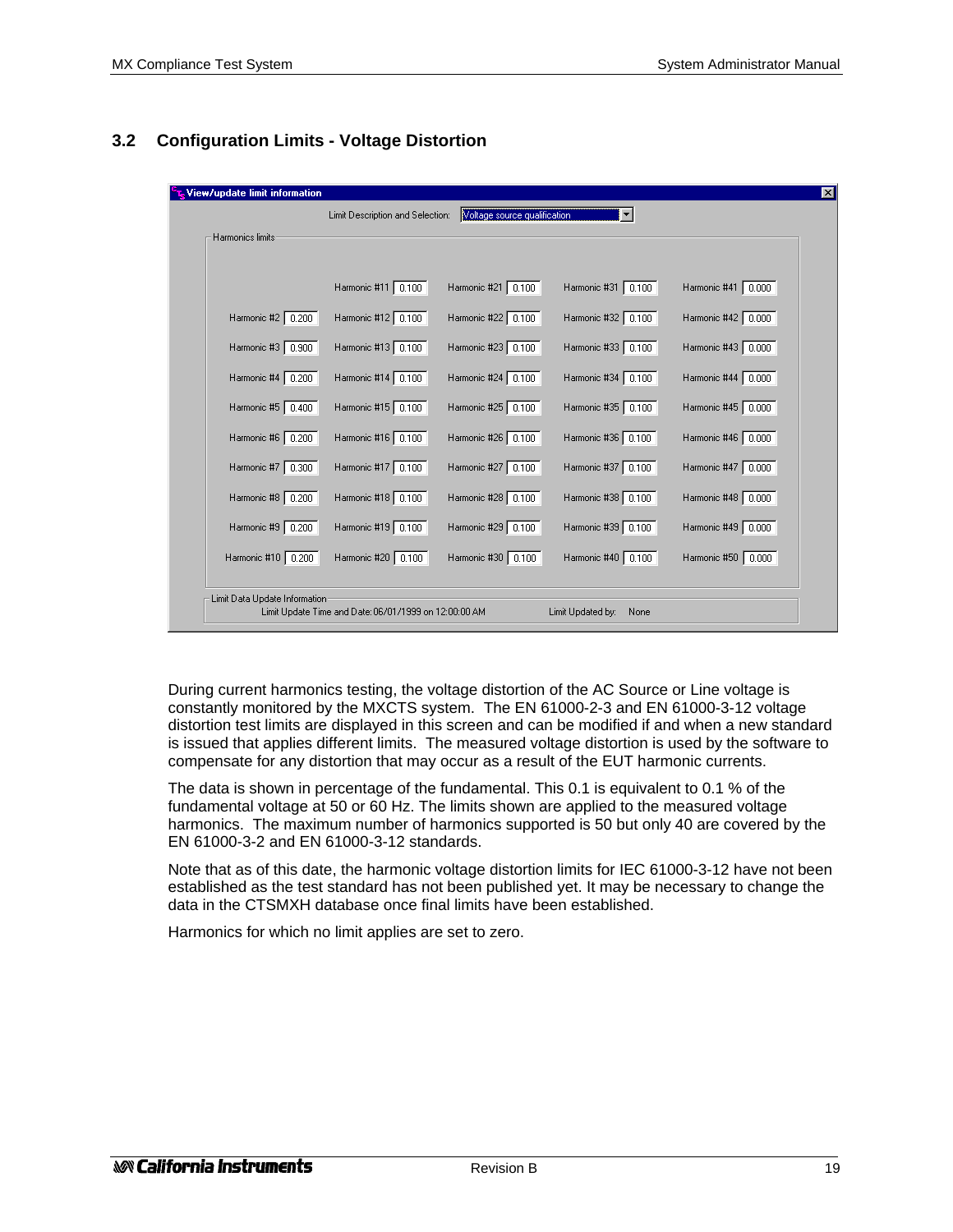### <span id="page-19-0"></span>**3.3 Configuration Limits - Transitory State Harmonics - CTSMXL**

| View/update limit information |                                                       |                    |                           |                    |
|-------------------------------|-------------------------------------------------------|--------------------|---------------------------|--------------------|
|                               | Limit Description and Selection:                      | Class D Transitory |                           |                    |
| Harmonics limits              |                                                       |                    |                           |                    |
|                               |                                                       |                    |                           |                    |
|                               | Harmonic #11   0.525                                  | Harmonic #21 0.275 | Harmonic #31 0.186        | Harmonic #41 0.000 |
| Harmonic #2 0.000             | Harmonic #12 0.000                                    | Harmonic #22 0.000 | Harmonic #32 0.000        | Harmonic #42 0.000 |
| Harmonic #3 5.100             | Harmonic #13 0.444                                    | Harmonic #23 0.251 | Harmonic #33 0.175        | Harmonic #43 0.000 |
| Harmonic #4 0.000             | Harmonic #14 0.000                                    | Harmonic #24 0.000 | Harmonic #34 0.000        | Harmonic #44 0.000 |
| Harmonic #5 2.850             | Harmonic #15 0.385                                    | Harmonic #25 0.231 | Harmonic #35 0.165        | Harmonic #45 0.000 |
| Harmonic #6 0.000             | Harmonic #16 0.000                                    | Harmonic #26 0.000 | Harmonic #36 0.000        | Harmonic #46 0.000 |
| Harmonic #7 1.500             | Harmonic #17 0.340                                    | Harmonic #27 0.214 | Harmonic #37 0.156        | Harmonic #47 0.000 |
| Harmonic #8 0.000             | Harmonic #18 0.000                                    | Harmonic #28 0.000 | Harmonic #38 0.000        | Harmonic #48 0.000 |
| Harmonic #9 0.750             | Harmonic #19 0.304                                    | Harmonic #29 0.199 | Harmonic #39 0.148        | Harmonic #49 0.000 |
| Harmonic #10 0.000            | Harmonic #20 0.000                                    | Harmonic #30 0.000 | Harmonic #40 0.000        | Harmonic #50 0.000 |
| Limit Data Update Information |                                                       |                    |                           |                    |
|                               | Limit Update Time and Date: 06/01/1999 on 12:00:00 AM |                    | Limit Updated by:<br>None |                    |

This screen displays the transitory state current harmonic limits applied in percent of the fundamental current or in mA per Watt for the special case of class D. Note that each EUT class has a corresponding limit screen.

The maximum number of harmonics supported is 50 but only 40 are covered by the EN 61000-3- 2 standard. Harmonics for which no limit applies are set to zero. For the special case of Class D, the minimum power level of the EUT that requires testing is set to 75 Watt. This lower limit can be changed in the harmonics configuration screen if desired. See paragraph [3.1.1.](#page-13-0)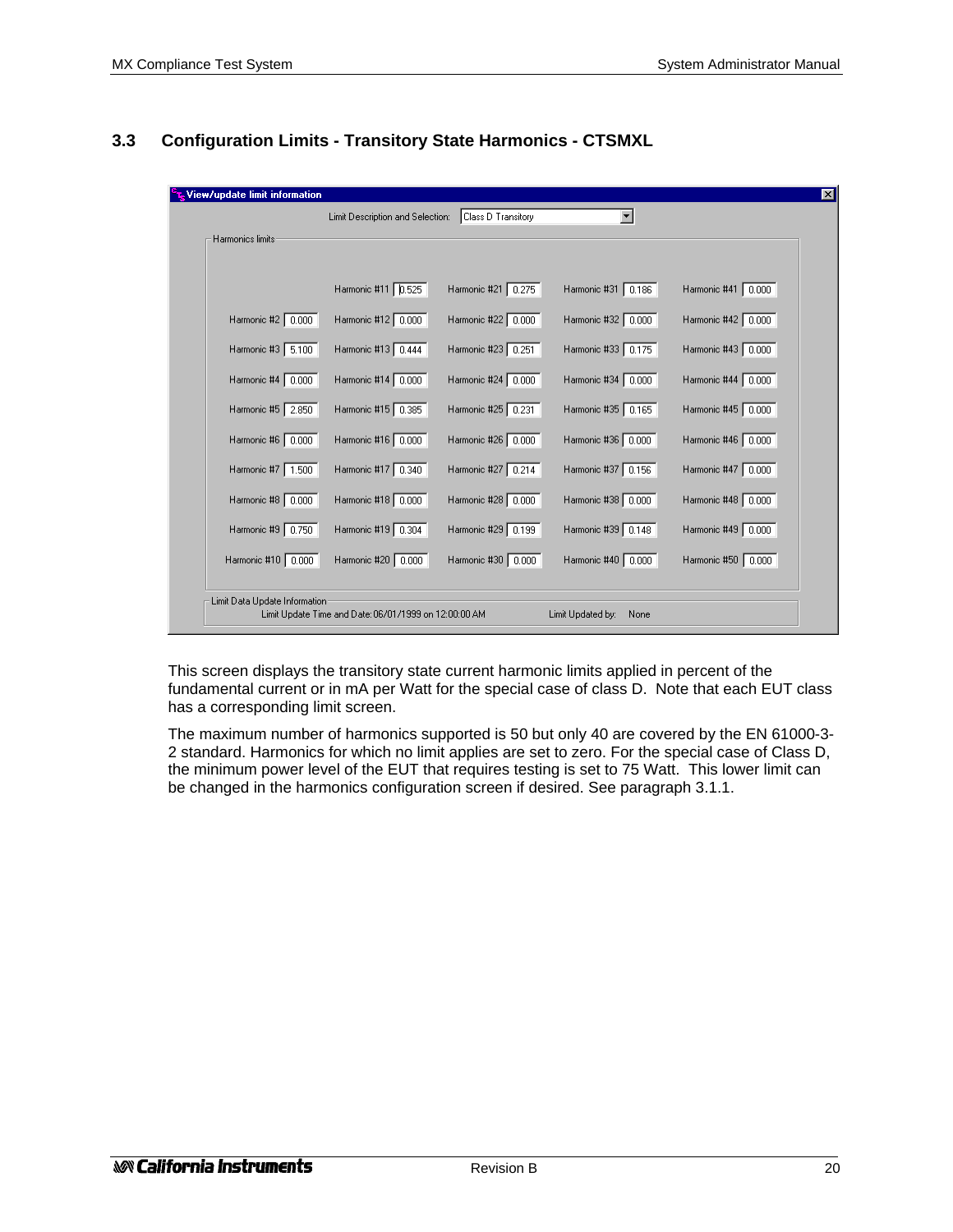### <span id="page-20-0"></span>**3.4 Configuration Limits - Transitory State Harmonics - CTSMXH**

|                               |                                                   | Limit Description and Selection: Stage 2: CSPNBTPE(33) |                        |                     |
|-------------------------------|---------------------------------------------------|--------------------------------------------------------|------------------------|---------------------|
| Harmonics limits              |                                                   |                                                        |                        |                     |
|                               | Harmonic #11 3.100                                | Harmonic #21 0.000                                     |                        | Harmonic #41 23.000 |
|                               |                                                   |                                                        | Harmonic #31 0.000     |                     |
| Harmonic #2 8.000             | Harmonic #12 1.300                                | Harmonic #22 0.700                                     | Harmonic #32 0.500     | Harmonic #42 23,000 |
| Harmonic #3 21.600            | Harmonic #13 2.000                                | Harmonic #23 0.000                                     | Harmonic #33 0.000     | Harmonic #43 0.000  |
| Harmonic #4 4.000             | Harmonic #14 1.100                                | Harmonic #24 0.700                                     | Harmonic #34 0.500     | Harmonic #44 0.000  |
| Harmonic #5 10.700            | Harmonic #15 0.000                                | Harmonic #25 0.000                                     | Harmonic #35 0.000     | Harmonic #45 0.000  |
| Harmonic #6 2.700             | Harmonic #16 1.000                                | Harmonic #26 0.600                                     | Harmonic #36 0.400     | Harmonic #46 0.000  |
| Harmonic #7 7.200             | Harmonic #17 0.000                                | Harmonic #27 0.000                                     | Harmonic #37 0.000     | Harmonic #47 0.000  |
| Harmonic #8 2.000             | Harmonic #18 0.900                                | Harmonic #28 0.600                                     | Harmonic #38 0.400     | Harmonic #48 0.000  |
| Harmonic #9 3.800             | Harmonic #19 0.000                                | Harmonic #29 0.000                                     | Harmonic #39 0.000     | Harmonic #49 0.000  |
| Harmonic #10 1.600            | Harmonic #20 0.800                                | Harmonic #30 0.500                                     | Harmonic #40 0.400     | Harmonic #50 0.000  |
|                               |                                                   |                                                        |                        |                     |
|                               |                                                   |                                                        |                        |                     |
|                               |                                                   |                                                        |                        |                     |
|                               |                                                   |                                                        |                        |                     |
| Limit Data Update Information | Limit Update Time and Date: 6/1/99 on 12:00:00 AM |                                                        | Limit Updated by: None |                     |

This screen displays the Stage 2 Conditional Supply non balanced three phase (CSPNBTPE) equipment permissible current harmonic limits. Note that each EUT Stage and type has a corresponding limit screen.

The following connection types are supported using the abbreviations shown in the table:

| Abbreviation    | <b>Meaning</b>                                                        |
|-----------------|-----------------------------------------------------------------------|
| <b>CSPNBTPE</b> | Connection Single Phase & Non Balanced Three Phase Equipment          |
| <b>CBTPE</b>    | <b>Connection Balanced Three Phase Equipment</b>                      |
| <b>CBTPEUSC</b> | Connection Balanced Three Phase Equipment Under Specified Conditions. |

#### *Table 3-1: Connection Type Abbreviations*

If different Sce values apply to each category EUT, they will be shown between brackets immediately following these abbreviations in the Limit drop down control.

The maximum number of harmonics supported is 50 but only 13 are presently covered by the IEC 61000-3-12 standard. Harmonics for which no limit applies are set to zero.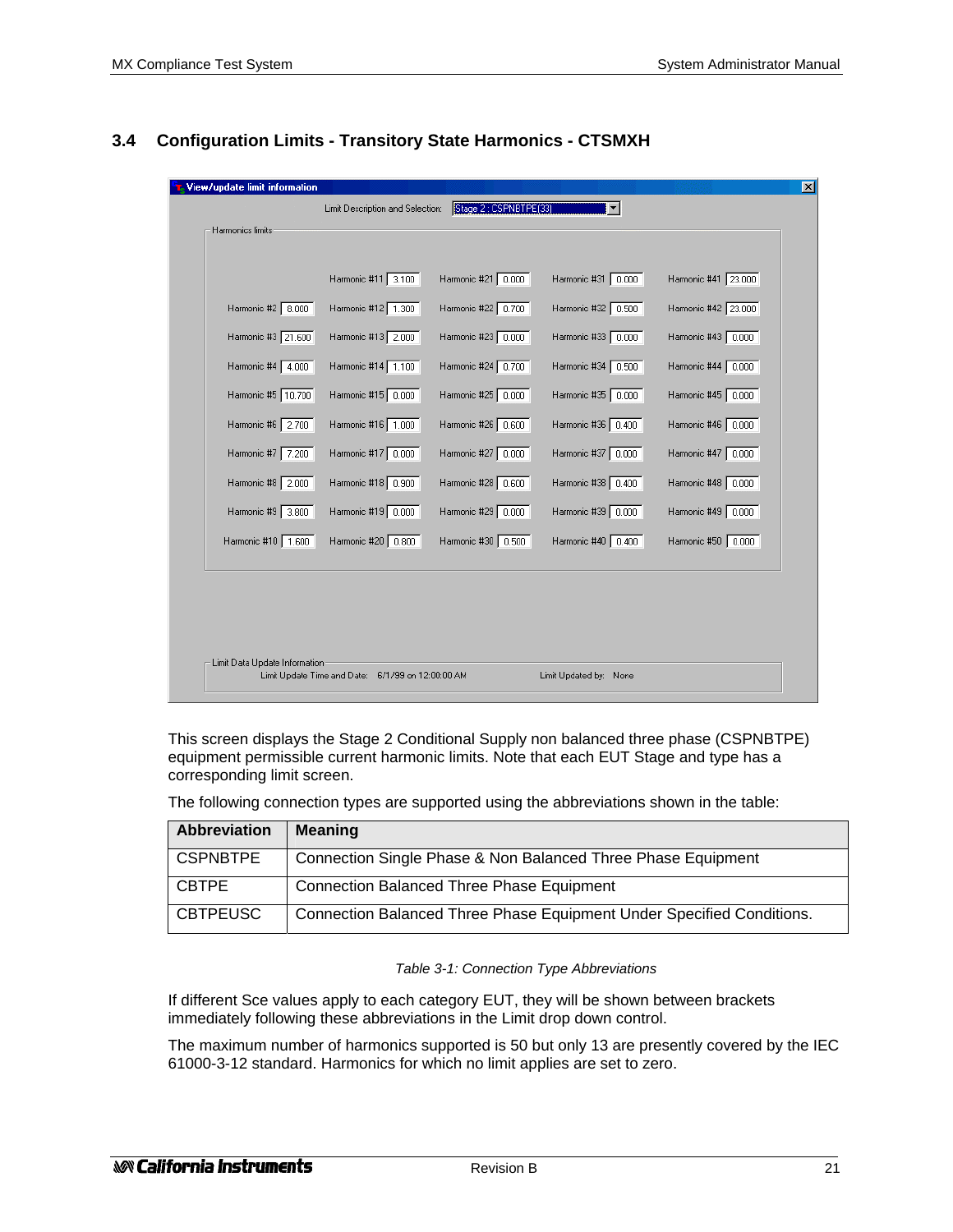### <span id="page-21-0"></span>**3.5 Configuration Limits - Flicker**

|                                | <b>T</b> <sub>s</sub> View/update limit information<br>Limit Description and Selection: | Flicker limits - 50 Hz       | $\overline{\phantom{a}}$ |              |                                                                                                                                                                      |
|--------------------------------|-----------------------------------------------------------------------------------------|------------------------------|--------------------------|--------------|----------------------------------------------------------------------------------------------------------------------------------------------------------------------|
| Flicker Filter Coeffiecients : |                                                                                         |                              |                          |              | This screen                                                                                                                                                          |
| a0                             | 0.2740744464                                                                            | CwFilter<br>0.00001842328667 | b11                      | -1.994878311 | displays the<br>Flicker                                                                                                                                              |
| a1                             | $-0.5470678701$                                                                         | a11<br>0                     | b21                      | 0.9949113149 | impression                                                                                                                                                           |
| a2                             | 0.2740744464                                                                            | a21<br>$-1$                  | b12                      | -1.985564235 | index curve per<br>the IEC 868                                                                                                                                       |
| b1                             | 1.959839087                                                                             | a12<br>0.0014314091          | b22                      | 0.9855747523 | Flicker meter                                                                                                                                                        |
| b2                             | $-0.9609201097$                                                                         | $-0.9985685909$<br>a22       | filterConstant           | 0.000333278  | standard. A<br>different curve<br>exists for 50 Hz                                                                                                                   |
| Limit Data Update Information  |                                                                                         |                              |                          |              | and 60 Hz<br>flicker<br>measurements.<br>This data<br>should only be<br>changed when<br>changes are<br>made to the EN<br>61000-3-3 or<br>IEC 61000-3-11<br>standard. |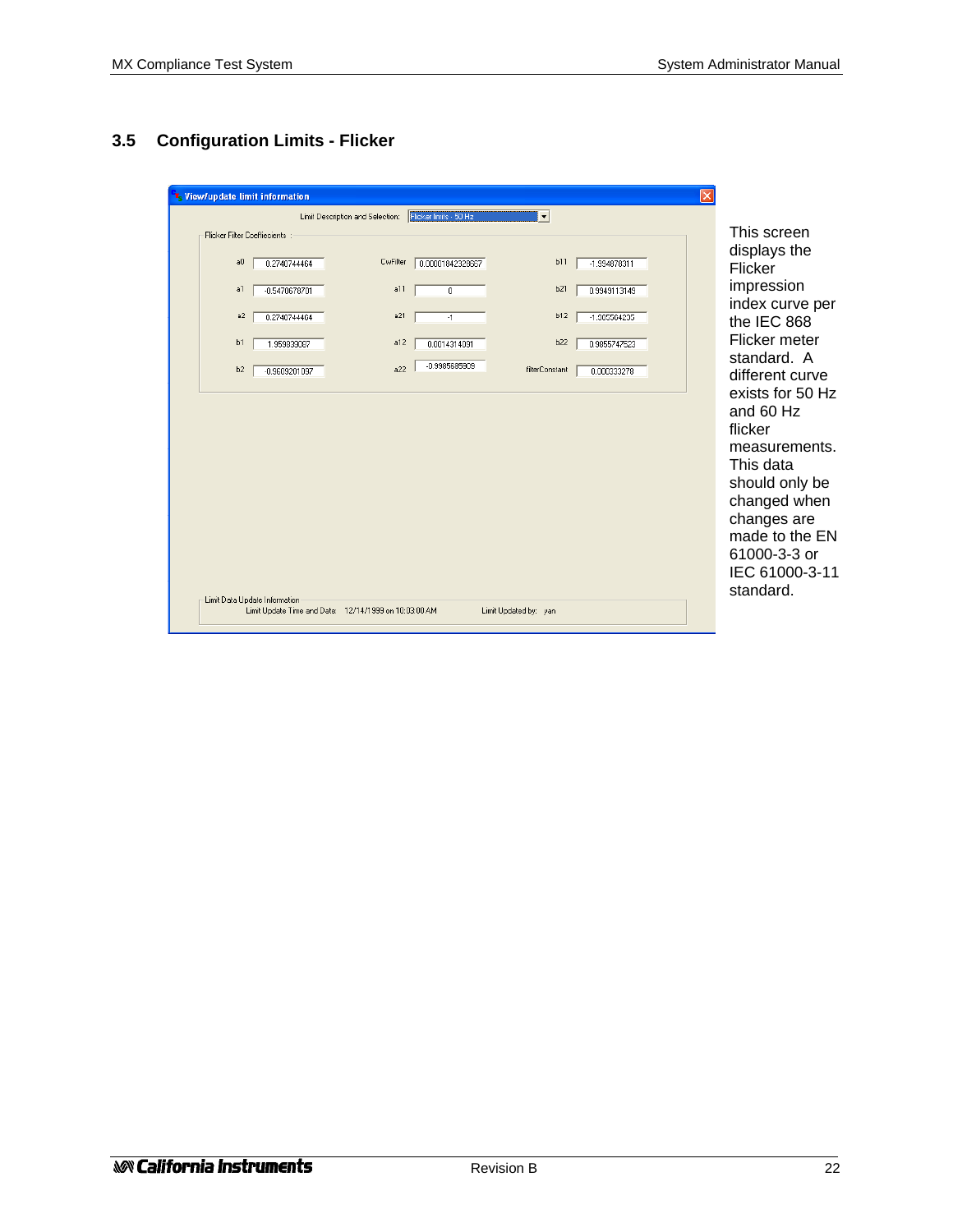### <span id="page-22-0"></span>**4 Measurement Uncertainty**

#### **4.1 Introduction**

Uncertainty is associated with the result of a measurement (eg a calibration or test) and defines the range of the values that could reasonably be attributed to the measured quantity. When uncertainty is evaluated and reported in a specified way, it indicates the level of confidence that the value actually lies within the range defined by the uncertainty interval.

Any measurement is subject to imperfections; some of these are due to random effects, such as short-term fluctuations in temperature, humidity and air-pressure or variability in the performance of the measurer. Repeated measurements will show variation because of these random effects. Other imperfections are due to the practical limits to which correction can be made for systematic effects, such as offset of a measuring instrument, drift in its characteristics between calibrations, personal bias in reading an analogue scale or the uncertainty of the value of a reference standard.

Often, a result is compared with a limiting value defined in a specification or regulation. In this case, knowledge of the uncertainty shows whether the result is well within the acceptable limits or only just makes it. Occasionally a result is so close to the limit that the risk associated with the possibility that the property that was measured may not fall within the limit, once the uncertainty has been allowed for, must be considered.

Suppose that a customer has the same test done in more than one laboratory, perhaps on the same sample, more likely on what they may regard as an identical sample of the same product. Would we expect the laboratories to get identical results? Only within limits, we may answer, but when the results are close to the specification limit, it may be that one laboratory indicates failure whereas another indicates a pass. From time to time accreditation bodies have to investigate complaints concerning such differences. This can involve much time and effort for all parties, which in many cases could have been avoided if the uncertainty of the result had been known by the customer.

#### **4.2 ISO/IEC 17025:1999 Standard**

The standard ISO/IEC 17025:1999 [*General requirements for the competence of testing and calibration laboratories*] specifies requirements for reporting and evaluating uncertainty of measurement. The problems presented by these requirements vary in nature and severity depending on the technical field and whether the measurement is a calibration or test.

Calibration is characterized by the facts that

- (i) Repeated measurements can be made
- (ii) Uncertainty of reference instruments is provided at each stage down the calibration chain, starting with the national standard and
- (iii) Customers are aware of the need for a statement of uncertainty in order to ensure that the instrument meets their requirements.

Consequently, calibration laboratories are used to evaluating and reporting uncertainty. In accredited laboratories the uncertainty evaluation is subject to assessment by the accreditation body and is quoted on calibration certificates issued by the laboratory.

The situation in testing, in particular IEC compliance testing, is not as well-developed and particular difficulties are encountered. In some cases a test may not be defined well enough by the standard, leading to potentially inconsistent application and thus another source of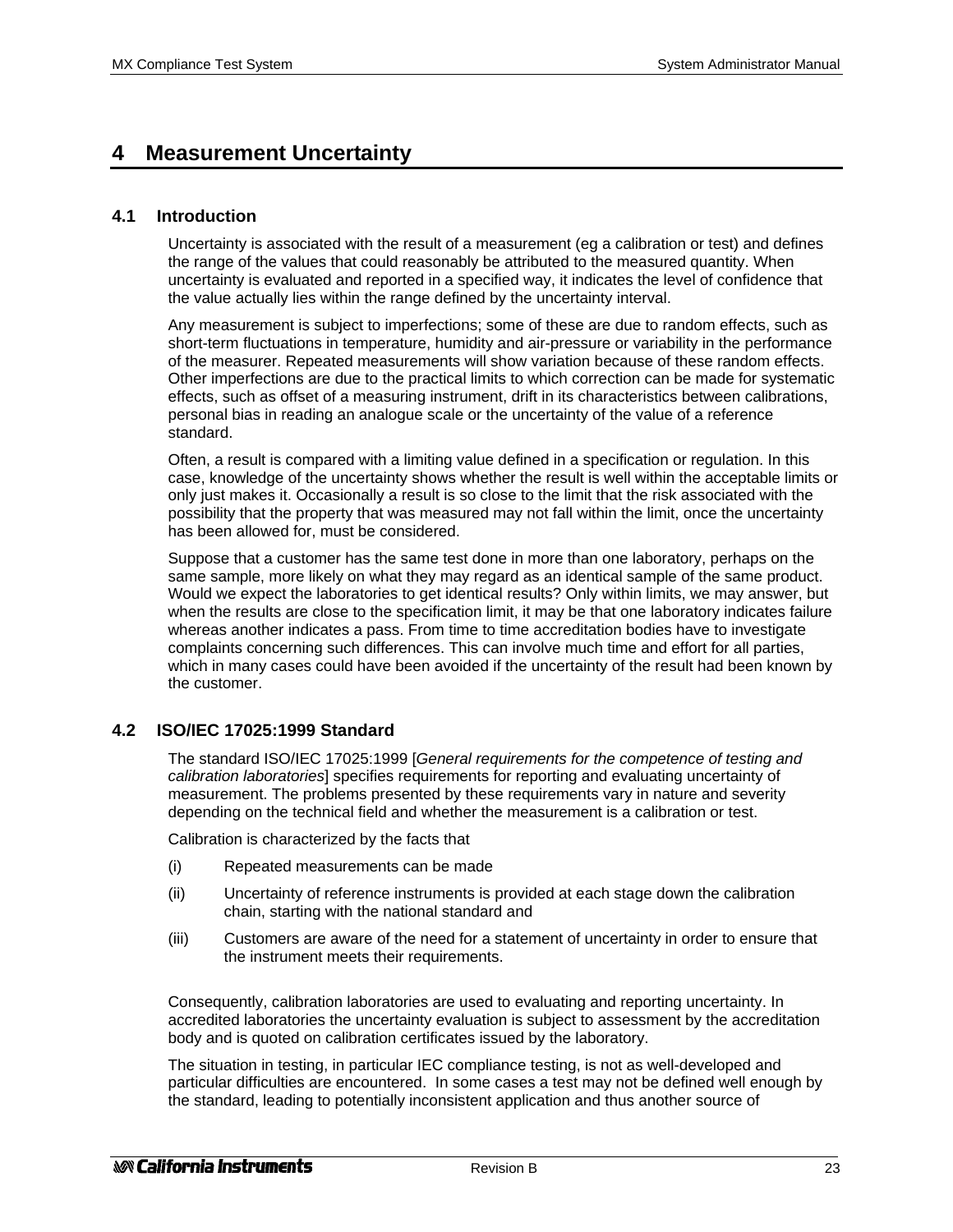<span id="page-23-0"></span>uncertainty. Such was the case with the 1998 IEC 61000-3-2 class D harmonic current limits. In many tests there will be uncertainty components that need to be evaluated on the basis of previous data and experience, in addition to those evaluated from calibration certificates and manufacturers, specifications.

Accreditation bodies are responsible for ensuring that accredited laboratories meet the requirements of ISO/IEC 17025. The standard requires appropriate methods of analysis to be used for estimating uncertainty of measurement.

#### **4.3 Statements of Compliance - Effect of Uncertainty**

This is a difficult area and what is to be reported must be considered in the context of the client's needs. In particular, consideration must be given to the possible consequences and risks associated with a result that is close to the specification limit. The uncertainty may be such as to raise real doubt about the reliability of pass/fail statements. When uncertainty is not taken into account, then the larger the uncertainty, the greater are the chances of passing failures and failing passes. Using better equipment, better control of environment, and ensuring consistent performance of the test usually attains a lower uncertainty.

For some products it may be appropriate for the user to make a judgement of compliance, based on whether the result is within the specified limits with no allowance made for uncertainty. This is often referred to as shared risk, since the end user takes some of the risk of the product not meeting specification. The implications of that risk may vary considerably. Shared risk may be acceptable in non-safety critical performance, for example the EMC characteristics of a domestic radio or TV. However, when testing a heart pacemaker or components for aerospace purposes, the user may require that the risk of the product not complying has to be negligible and would need uncertainty to be taken into account. An important aspect of shared risk is that the parties concerned agree on the uncertainty that is acceptable; otherwise disputes could arise later.

#### **4.4 Uncertainty of the MXCTS System**

Uncertainty is a consequence of the unknown sign of random effects and limits to corrections for systematic effects and is therefore expressed as a quantity, ie an interval about the result. It is evaluated by combining a number of uncertainty components. The components used in the MXCTS system were quantified by a combination of evaluation of the results of several repeated measurements and by estimation based on technical data provided by the original manufacturers of the components used in the MXCTS system.

The result of this analysis yields the accuracy specification of the MXCTS measurement system, in particular that of the current harmonic measurement system. Software calibration coefficients are used extensively to allow calibration of each individual measurement channel. The resulting accuracy specification is a worst-case specification, meaning that typical MXCTS systems will perform better. To ensure compliance of each MXCTS system to these measurement specifications, each MXCTS system is individually tested before delivery using commonly accepted measurement methods and NIST traceable calibration equipment.

The MXCTS accuracy specifications as published in the MXCTSH and MXCTSL User Manual form the basis of the uncertainty assessment. The method of combining the uncertainty components is aimed at producing a realistic rather than pessimistic combined uncertainty. This usually means working out the square root of the sum of the squares of the separate components (the root sum square method). The combined standard uncertainty may be reported as it stands (the one standard deviation level), or, usually, an expanded uncertainty is reported. This is the combined standard uncertainty multiplied by what is known as a coverage factor. The greater this factor the larger the uncertainty interval and, correspondingly, the higher the level of confidence that the value lies within that interval.

The uncertainty specified for the MXCTS system in the tables below uses a coverage factor of 2, which corresponds to a confidence level of approximately 95%.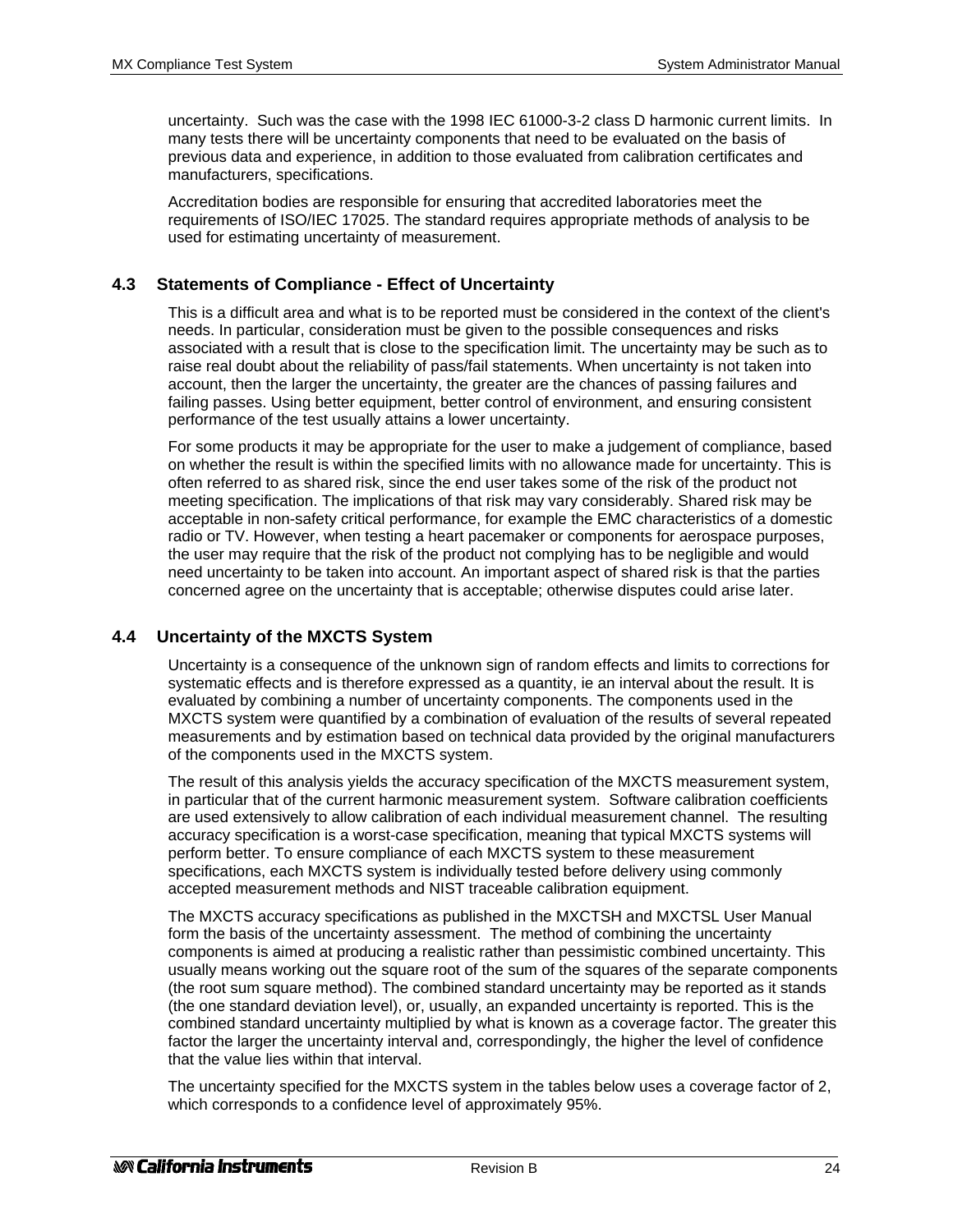#### <span id="page-24-0"></span>**4.4.1 MXCTS Uncertainty - Harmonics<sup>1</sup>:**

| 4 A RMS Range              | Frequency         | Uncertainty            |
|----------------------------|-------------------|------------------------|
| <b>RMS</b> current         |                   | 4 mA                   |
| Fundamental current        | 50 / 60 Hz        | 4 mA                   |
| Harmonic current           | 100 Hz- 1000 Hz   | $0.2$ % Reading + 4 mA |
|                            | 1050 Hz - 2000 Hz | $0.2$ % Reading + 6 mA |
|                            | 2050 Hz - 2400 Hz | $0.2$ % Reading + 8 mA |
| 16 A RMS Range             | Frequency         | Uncertainty            |
| <b>RMS</b> current         |                   | 16 mA                  |
| <b>Fundamental current</b> | 50 / 60 Hz        | 16 mA                  |
| Harmonic current           | 100 Hz- 1000 Hz   | $0.2$ % Reading + 4 mA |
|                            | 1050 Hz - 2000 Hz | $0.2$ % Reading + 6 mA |
|                            | 2050 Hz - 2400 Hz | $0.2$ % Reading + 8 mA |
| 40 A RMS Range             | Frequency         | Uncertainty            |
| <b>RMS</b> current         |                   | 32 mA                  |
| Fundamental current        | 50 / 60 Hz        | 32 mA                  |
| Harmonic current           | 100 Hz- 1000 Hz   | $0.2$ % Reading + 4 mA |
|                            | 1050 Hz - 2000 Hz | $0.2$ % Reading + 6 mA |
|                            | 2050 Hz - 2400 Hz | $0.2$ % Reading + 8 mA |
| 75 A RMS Range             | Frequency         | Uncertainty            |
| <b>RMS</b> current         |                   | 64 mA                  |
| Fundamental current        | 50 / 60 Hz        | 64 mA                  |
| Harmonic current           | 100 Hz- 1000 Hz   | $0.2$ % Reading + 4 mA |
|                            | 1050 Hz - 2000 Hz | $0.2$ % Reading + 6 mA |
|                            | 2050 Hz - 2400 Hz | $0.2$ % Reading + 8 mA |

*Table 4-1: MXCTS Measurement Uncertainty - Harmonics*

<span id="page-24-1"></span> <sup>1</sup> *Uncertainty data is given for products under test that exhibit a Power Factor of 0.75 < PF or PF < - 0.75.*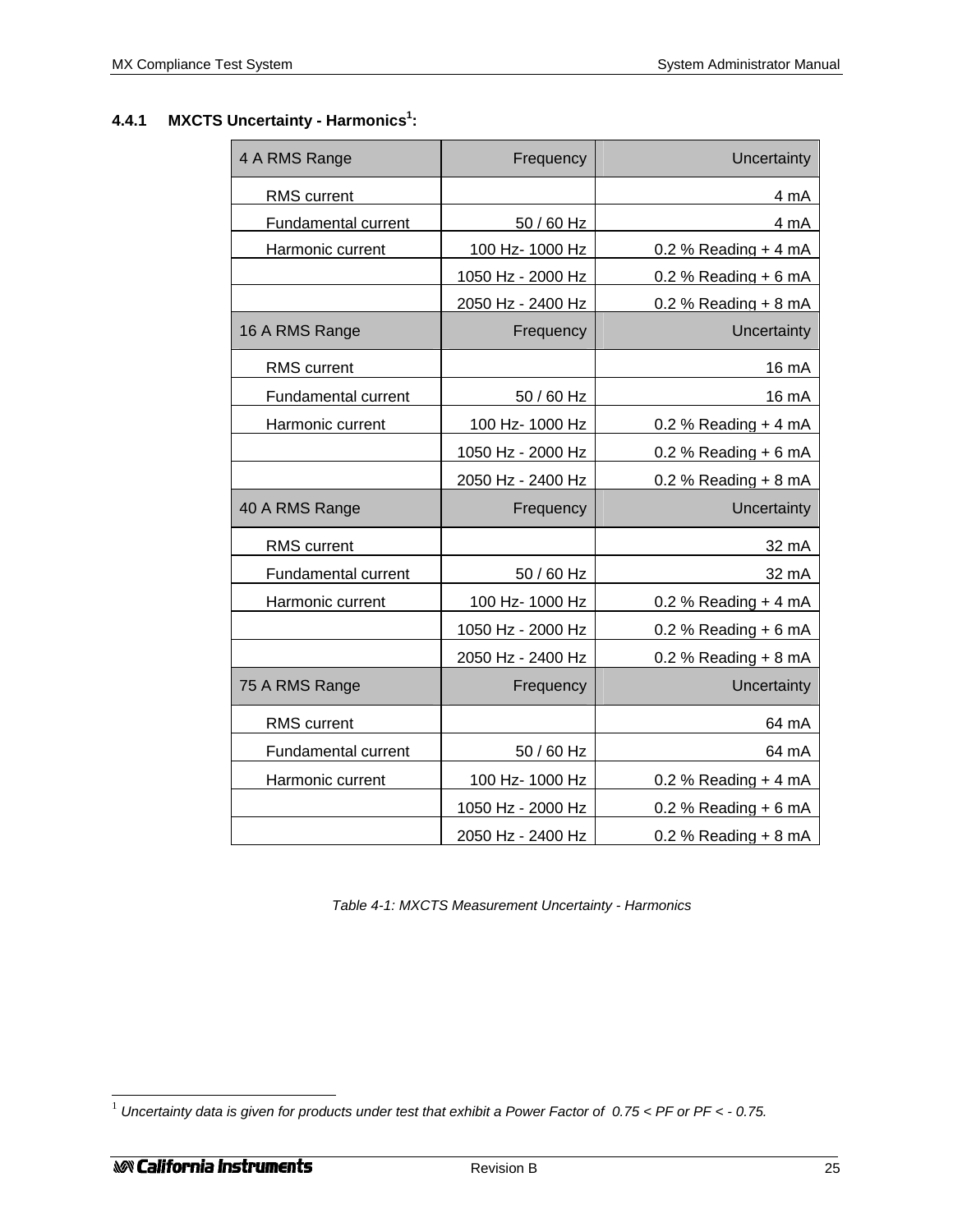#### <span id="page-25-0"></span>**4.4.2 MXCTS Uncertainty - Flicker[2](#page-25-1) :**

| <b>Flicker</b> | Uncertainty |
|----------------|-------------|
| Pst            | 5 % Reading |
| Plt            | 5 % Reading |
| dc             | 5 % Reading |
| dt             | 5 % Reading |
| dmax           | 5 % Reading |

*Table 4-2: MXCTS Measurement Uncertainty - Flicker* 

#### **4.5 Adding Uncertainty Information to MXCTS Test Reports**

If desired, the uncertainty information regarding the CTS measurement system may be added to the test reports generated by the CTSMXH or L software. To do so, edit the report templates located in the "C:\Program Files\California Instruments\Ctsmxh\report\_files\templates" or "C:\Program Files\California Instruments\Ctsmxl\report\_files\templates" subdirectory. Use the File, Open menu in MS Word and select any of the Hnnnnnn.doc or HA14nnnnn.doc (for Harmonics reports) or F1000000.doc or F300000.doc (for Flicker) report templates.

Add a page at the end to the report containing the table information above and save the templates as MS Word docs under the same name. You may want to save the original template docs under a different name before doing so.

Once updated, future reports will automatically include this information.

<span id="page-25-1"></span> <sup>2</sup> *Uncertainty data is given for products under test that exhibit a Power Factor of 0.75 < PF or PF < - 0.75.*